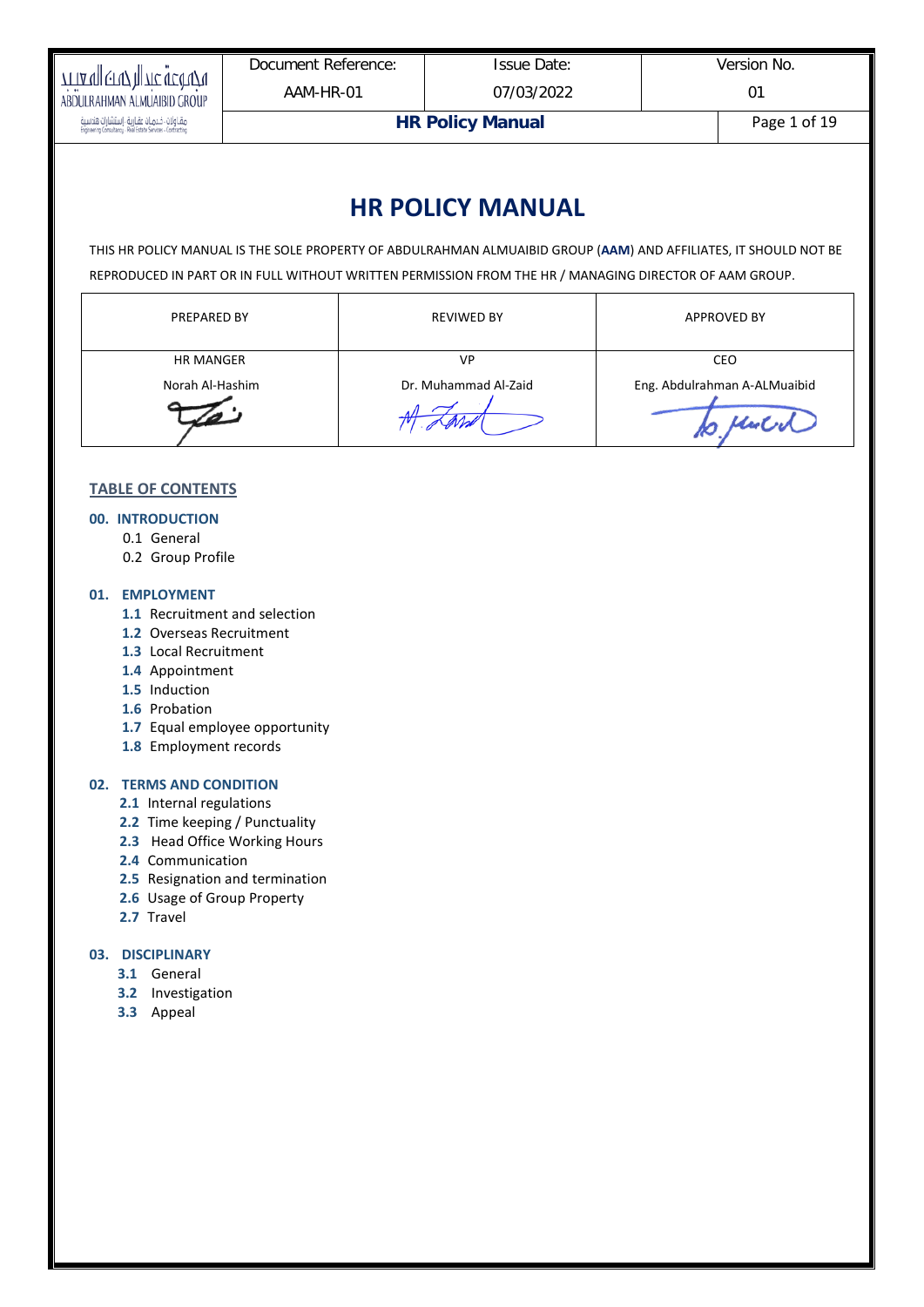|                                                                                                                                                                                                                                                     | Document Reference:                   | <b>Issue Date:</b>      | Version No.  |
|-----------------------------------------------------------------------------------------------------------------------------------------------------------------------------------------------------------------------------------------------------|---------------------------------------|-------------------------|--------------|
| مجموعة عبدالرحمك المعيبد<br>ABDULRAHMAN ALMUAIBID GROUP                                                                                                                                                                                             | AAM-HR-01                             | 07/03/2022              | 01           |
| مقاولات خدمات عقارية - إستشارات هندسية<br>Engineering Consultancy - Real Estate Services - Contracting                                                                                                                                              |                                       | <b>HR Policy Manual</b> | Page 2 of 19 |
|                                                                                                                                                                                                                                                     |                                       |                         |              |
| 04. LEAVE<br>4.2 Public Holidays<br>4.3 Sick Leave<br>4.4 Unauthorized Leave<br>4.5 Hajj Leave<br>4.6 Examination Leave<br>4.7 Paid Leave<br>4.8 Unpaid Leave<br>4.9 Ticket Entitlement<br>4.10 Returning From Leave<br>4.11 Late Return from Leave | 4.1 Annual leave Policy & Entitlement |                         |              |
| <b>05. BENEFITS</b>                                                                                                                                                                                                                                 |                                       |                         |              |
| 5.1 MEDICAL INSURANCE<br><b>5.2 VEHICLE PROVISION</b><br>5.3 Compensation<br>5.4 Suggestion program<br>5.5 End Of Service Benefit                                                                                                                   |                                       |                         |              |
| 06. PERFORMANCE APPRAISAL<br>6.1 Method<br>6.2 Appeal                                                                                                                                                                                               |                                       |                         |              |
| 07. Health & Safety<br>7.1 Smoking Policy<br>7.2 General Hygiene                                                                                                                                                                                    |                                       |                         |              |
|                                                                                                                                                                                                                                                     |                                       |                         |              |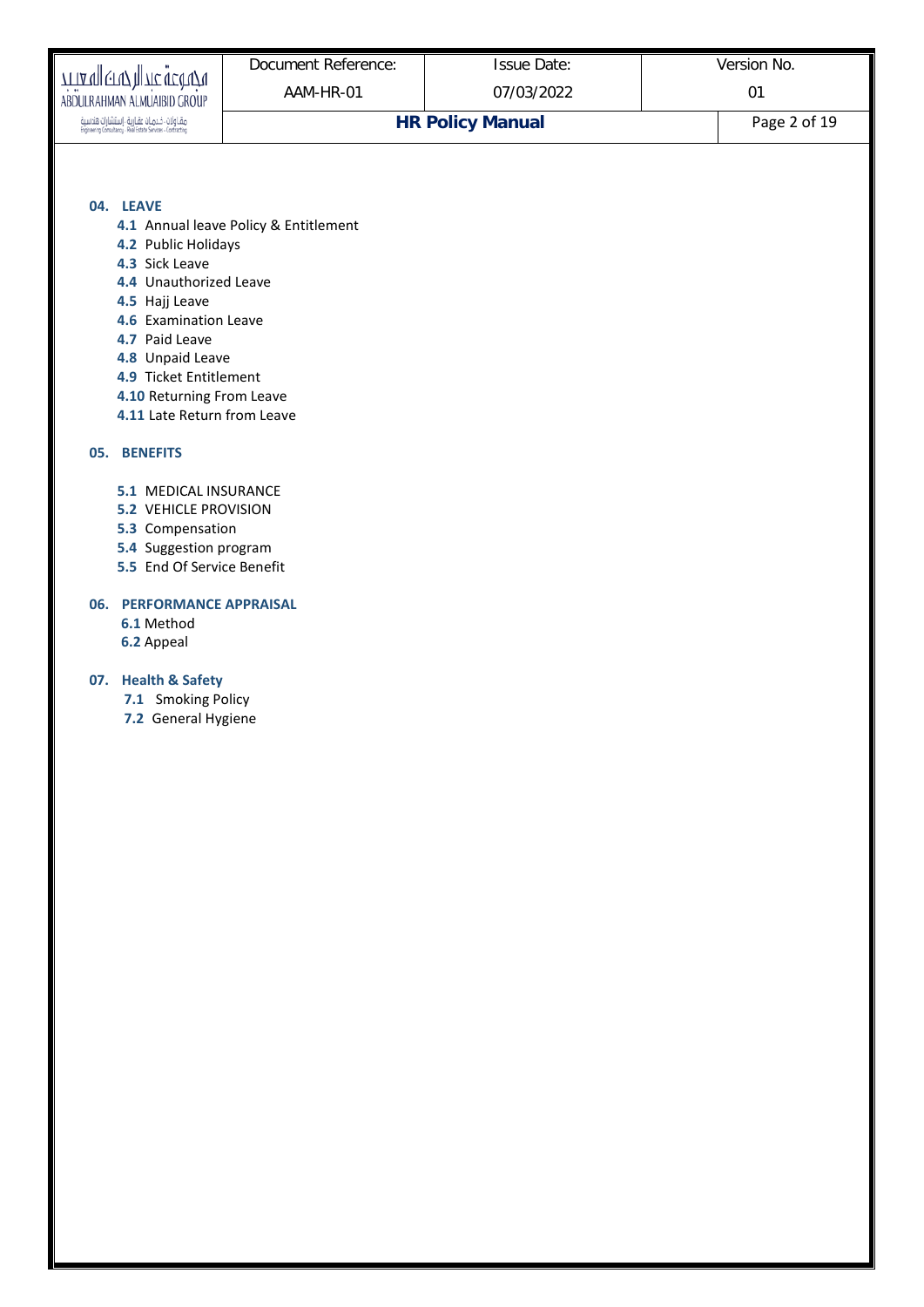| TTIA VII (TVT) IJI 71C UCOUZU                                                                            | Document Reference:     | <b>Issue Date:</b> | Version No. |
|----------------------------------------------------------------------------------------------------------|-------------------------|--------------------|-------------|
| ABDULRAHMAN ALMUAIBID GROUP                                                                              | AAM-HR-01               | 07/03/2022         |             |
| مقاولات ، خدمات عقارية ، إستشارات هندسية<br>Engineering Consultancy ، Real Estate Services - Contracting | <b>HR Policy Manual</b> | Page 3 of 19       |             |

# **00. INTRODUCTION**

#### **0.1 GENERAL**

This handbook contains group information and a summary of policies which is effective at the date of print. You should note that all policies are subject to change and variation from time to time; you are advised to check with your head to ensure that you have access to the most up-to-date information.

The handbook is designed to give clear advice to employees and to create a culture where issues are dealt with fairly and consistently approach. This is a guide to your terms and conditions of employment and should be read in conjunction with your individual statement of employment. The handbook provides employees with important information related to the group policies, procedures, and rules.

The information contained in this handbook applies to all employees. Following procedures and policies illustrated in this handbook is a condition to each employee to continue their employment. Failure to do so may result in the Disciplinary Procedures being invoked. The contents of this handbook shall not constitute nor be construed as a promise of employment or as a contract between and any of its employees.

You are responsible for reading, understanding, and complying with the provisions of this handbook.

AAM and affiliates Reserves the right to make reasonable changes to any of your terms and conditions of employment. The group will notify their employee in writing memo of such changes at the earliest opportunity or in any event.

Whilst this handbook aims to provide a comprehensive guide to The Group's terms and conditions of employment, your offer of employment letter, statement of employment and/or other group's policies and procedures may provide more authoritative details.

#### **0.2 GROUP PROFILE**

**ABDULRAHMAN ALMUAIBID GROUP (AAM)** is a group of companies that has been serving various industries for a decade with diverse focused subsidiaries well across the region. The main commitment of the Group is to expand its capabilities across business cycle. Capabilities include our knowledge in providing technical expertise and resources in different industries such as Construction, Engineering, Oil and Gas, Manufacturing, Information technology, Mining, Retail, Hospitality and industries to lead in various specialist areas. The success of our group depends on the commitment and efforts of each of our employees to provide an unparalleled level of service to our customers in terms of quality and on-time delivery.

The Group is a well-diversified group that is dedicated to the satisfaction of clients in Saudi Arabia. The Business had taken strong steps to ensure effective participation in the country's economy growth.

The Group believes in cooperating with BUSINESS PARTNERS and CLIENTS as a matter of good business practices. This Co-Operation is also extended to Esteemed Suppliers and Competitors in offering various services.

On Behalf of the Group, we wish to notify our clients that; the Group is still devoted in participating in the developing of the country's economy. In this respect, the business will collaborate with major economic partners such as Government, Suppliers, Competitors, Customers and Business Partners in achieving this goal. Finally, The Group will continue to provide Products and Services of high quality (services) to Saudi Arabian Clients.

| Group Name            |        | ABDULRAHMAN ALMUAIBID GROUP (AAM)                           |
|-----------------------|--------|-------------------------------------------------------------|
| Address (Head Office) |        | - P.O. Box No. 32239, Al-khobar 31952, AlBandaryiah Center. |
| Website               | $\sim$ | www.aam.com.sa                                              |
| <b>Contact Mail</b>   |        | info@aam.com.sa                                             |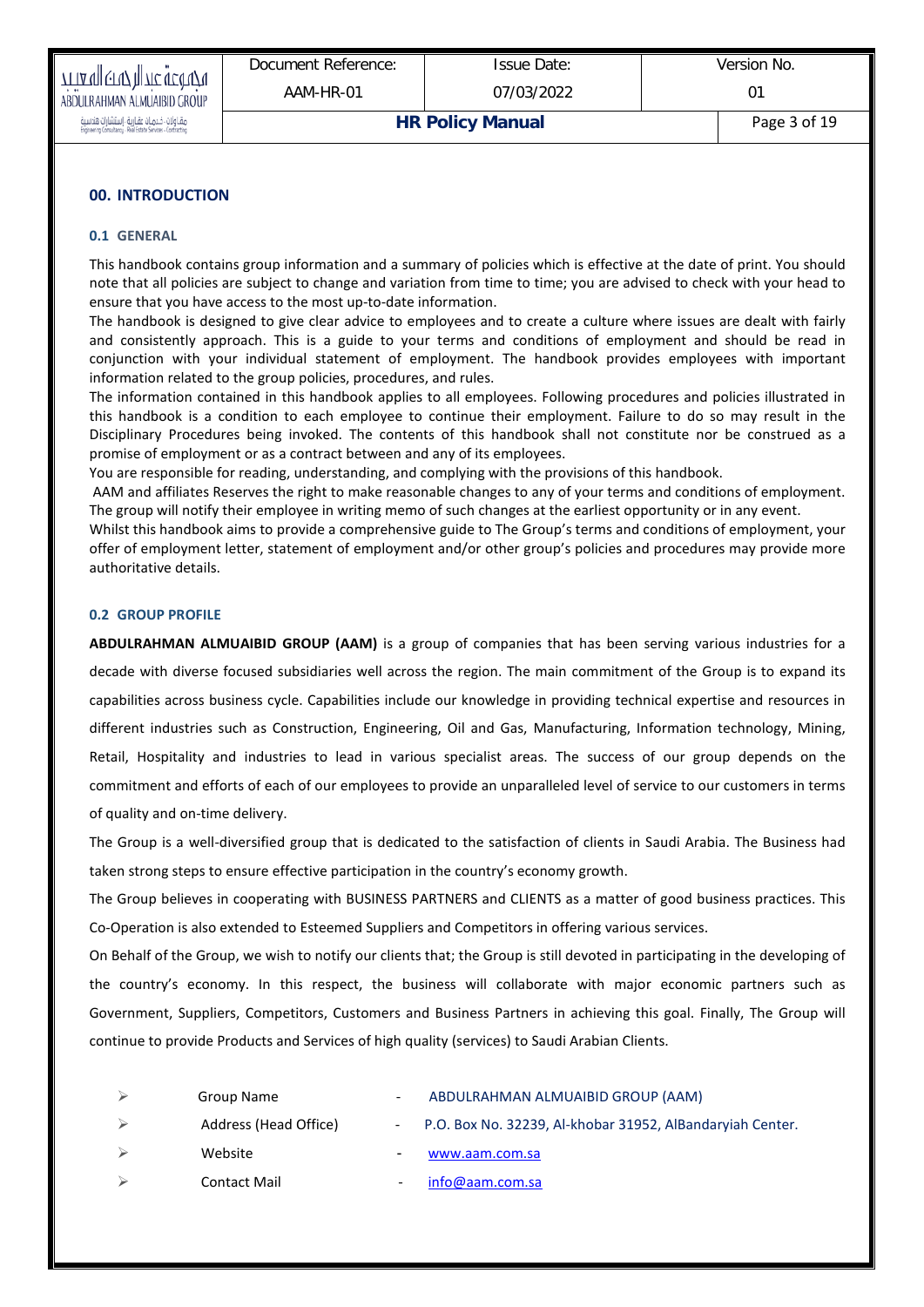# **1.1 RECRUITMENT AND SELECTION**

- $\triangleright$  Recruitment and Selection aim to search and hire suitable candidate to fill vacancies in that satisfy human resources needs. The search may be internal and/or external.
- $\triangleright$  Prior to the employment of any employee the employment request form must be completed by the requester.
- $\triangleright$  The Department Head will provide the Human Resources Officer with fully authorized manpower request form and instruct commencement of Recruitment.
- $\triangleright$  Employment of Personnel to the any position will require the authorization of CEO, Section Head & HR Manager.
- $\triangleright$  The Human Resource Officers will make sure that the correct authorization has been obtained. When all is in order, they shall commence the recruitment process.

# **1.2 OVERSEAS RECRUITMENT**

- $\triangleright$  Based on the employment request from, HR in charge will communicate to the recruiter regard the required post, qualification, experience, basic job knowledge, required date and number of persons.
- $\triangleright$  The Recruiter will receive all applications from candidates and forward them to the HR Officer.
- $\triangleright$  The HR Officer shall sort all applications that meet the minimum appointment requirements as advertised, and then forward these applications to the Department Head, together with a full list of all applications received.
- $\triangleright$  The Department Head, in consultation with the Human Resources Officer, shall draw up the shortlist of candidates for interviewing.
- $\triangleright$  The shortlisted candidates list would be forward to the recruiter to invite the short-listed candidates for interviews and will ultimately make a recommendation to the OM/GM for Interview.
- $\triangleright$  The result is declared based on the performance of each candidate.
- $\triangleright$  The Human Resources Officer will ensure the Reference document of selected candidates and acceptance shall be followed by an appointment letter signed by the CEO.

# **1.3 LOCAL RECRUITMENT**

- $\triangleright$  HR officers receive the application from the candidate & from the employee reference and stored the application for the future purpose.
- $\triangleright$  Based on the employment request form, candidates will be shortlisted.
- $\triangleright$  HR officer will check all the shortlisted candidates and ensure candidates Visa, Passport, and National Id are valid.
- $\triangleright$  HR Officer will contact candidates for the interview
- $\triangleright$  Hiring department should conduct oral preliminary interview with the candidates, give their feedback on different criteria and comments and state the basic weakness & strengths of each candidate.
- $\triangleright$  According to the performance of each candidate in the personal interview, a list is prepared and submitted to OM/GM.
- $\triangleright$  The final interview of the selected candidates is taken by the OM/GM and the negotiation for the salary is done during the time interview and the result is declared after 14 days as maximum.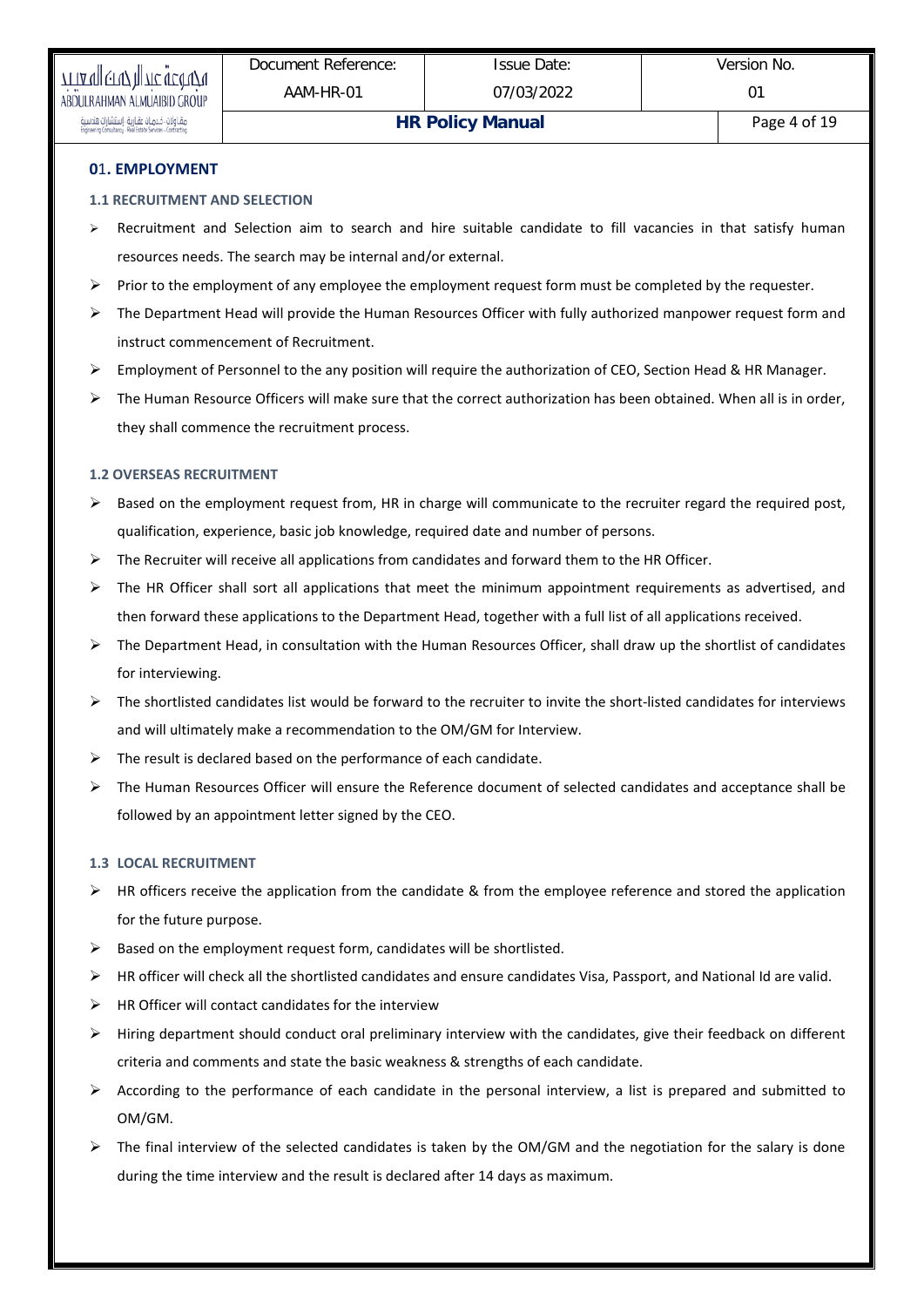# **1.4 APPOINTMENT**

- $\triangleright$  HR Department will prepare the employment offer and get approvals from the CEO.
- $\triangleright$  The employment offers will be sent to the candidate, the letter shall require the signature of the candidate before the appointment is considered effective.
- > The employment offer consists of the name of the candidate, salary, position, contract period, date of joining, and finally job description.

#### **1.5 INDUCTION**

 $\triangleright$  HR Department will ensure the Induction of the new employee as per the induction check list to ensure positive start in and the best plan to identify any personal development needed for the individual to become efficient in the job as quickly as possible.

#### **1.6 PROBATION**

- $\triangleright$  Probation is a period of review and appraisal to confirm the effectiveness of the new employee on his assigned position/task.
- Any appointment made on by the group or any affiliates shall be subject to a probation period of (90 Days) as specified in the contract. At the end of the probation period, employee's Line Manager shall make an appraisal report recommending a confirmation or termination of the employee's services. Where necessary, the probation period may be extended as considered necessary for the same period.
- $\triangleright$  An employee who is on probation period may have his job terminated at any time without notice. In the event of such termination, the group will pay for the period the employee worked to the time of termination.
- $\triangleright$  Confirmation of employment should take place after the recommendation of the direct Line Manager.

#### **1.7 EQUAL EMPLOYEE OPPORTUNITY**

- $\triangleright$  The group provides equal employment opportunity to all qualified persons without discrimination based on age, sex, race, disability, marital status, or religion in accordance with applicable local laws and regulations. The group proper arrangements for each employee.
- $\triangleright$  All employment and promotion decisions will be based solely upon individual's qualifications, experience, and prior contribution and demonstrated capacity to perform at higher or improved levels of performance and will be in accordance with the principle of equal employment opportunity. AAM will take whatever affirmative action necessary to attract and retain qualified persons.

#### **1.8 EMPLOYMENT RECORDS**

- $\triangleright$  Employment Record is very important. It contains all relevant information about the Employee.
- $\triangleright$  All personal information regarding employee may be held on the group HR system and can be used for official purposes whenever the group need them.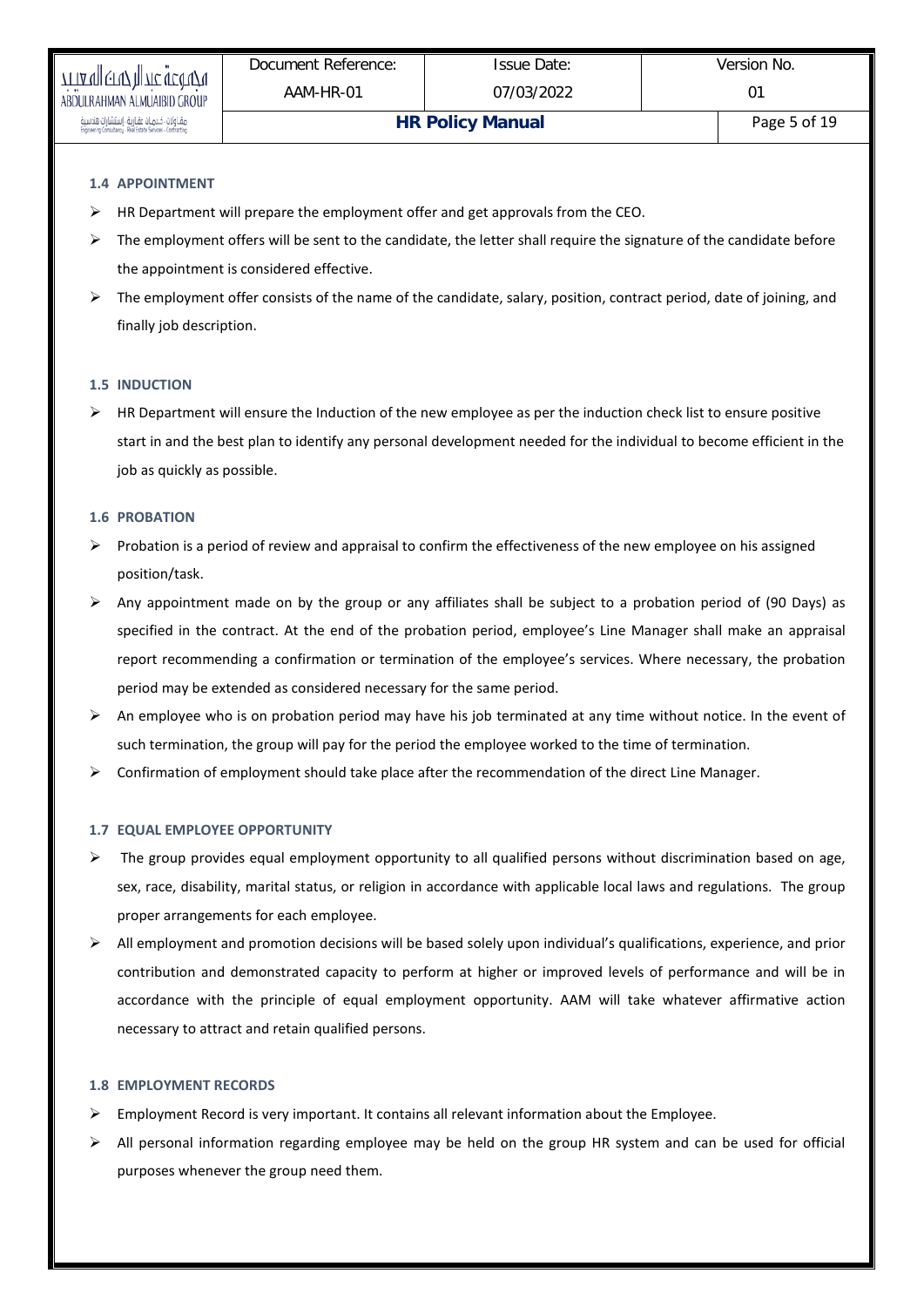- $\triangleright$  It is important that these records are kept up to date by the HR Dept. The employee should notify of any changes that might affect his/her Employment. This is for the purpose of administration and management and AAM in compliance with applicable laws and regulations should always update them. All data will be treated with the maximum confidentiality.
- $\triangleright$  AAM is committed to:
	- $\checkmark$  Keeping all personal information confidential and secure
	- $\checkmark$  Making sure the information is accurate, up-to-date, and as complete as possible
	- $\checkmark$  Removing irrelevant information as necessary
- $\triangleright$  Information will not be disclosed to any external third party without employee consent, except where it is necessary to comply with statutory requirements or where an organization is acting on behalf of The Group.
- $\triangleright$  Employee may at any time request access to the information after submitting a request letter to HR department, access will be provided within a reasonable period.

# **02. TERMS AND CONDITION**

# **2.1 Approved internal regulations**

 $\triangleright$  AAM Group employees should visit the AAM website mentioned above to view the unified internal regulations.

#### **2.2 TIME KEEPING/PUNCTUALITY**

- $\triangleright$  HR Department will monitor attendance of Head Office employees whereas Project Managers should monitor attendance of project staff.
- $\triangleright$  AAM has installed attendance system for the employees. Fingerprint must be used by all employees to record entry & departure time. Recording the time accurately is the responsibility of every employee.
- $\triangleright$  AAM will keep accurate record of attendance for each employee to calculate employees pay and benefits. Time recorded in the system is the time spent on the job performing assigned duties.
- $\triangleright$  Time keeping is AAM recordable for keeping track of employees and associate members punctuality that leads to their performance analysis. Altering, tampering with time records with any mean may result to the disciplinary action, up to and including termination of employment.
- To maintain a safe and productive work environment, AAM expects employees to be reliable and punctual in reporting for scheduled work.
- $\triangleright$  In case of emergency, absences or when an employee cannot avoid being late on work or are unable to work on scheduled, they should notify to department head /HR officer as soon as possible in advance.
- Poor attendance as well as excessive late is unacceptable. Either act may lead to disciplinary action up to and including termination of employment.

# **2.3 Head Office Working Hours**

- $\checkmark$  Standard working hour is 8 hours; this excludes time reserved for prayer, rest, and meals.
- $\checkmark$  Head Office standard working hours are 8:00 A.M. to 5:00 P.M. with 1 hour lunch break.
- $\checkmark$  Head Office standard working week is Saturday to Thursday.
- $\checkmark$  Friday is rest day with full pay for all Head Office staff of AAM GROUP.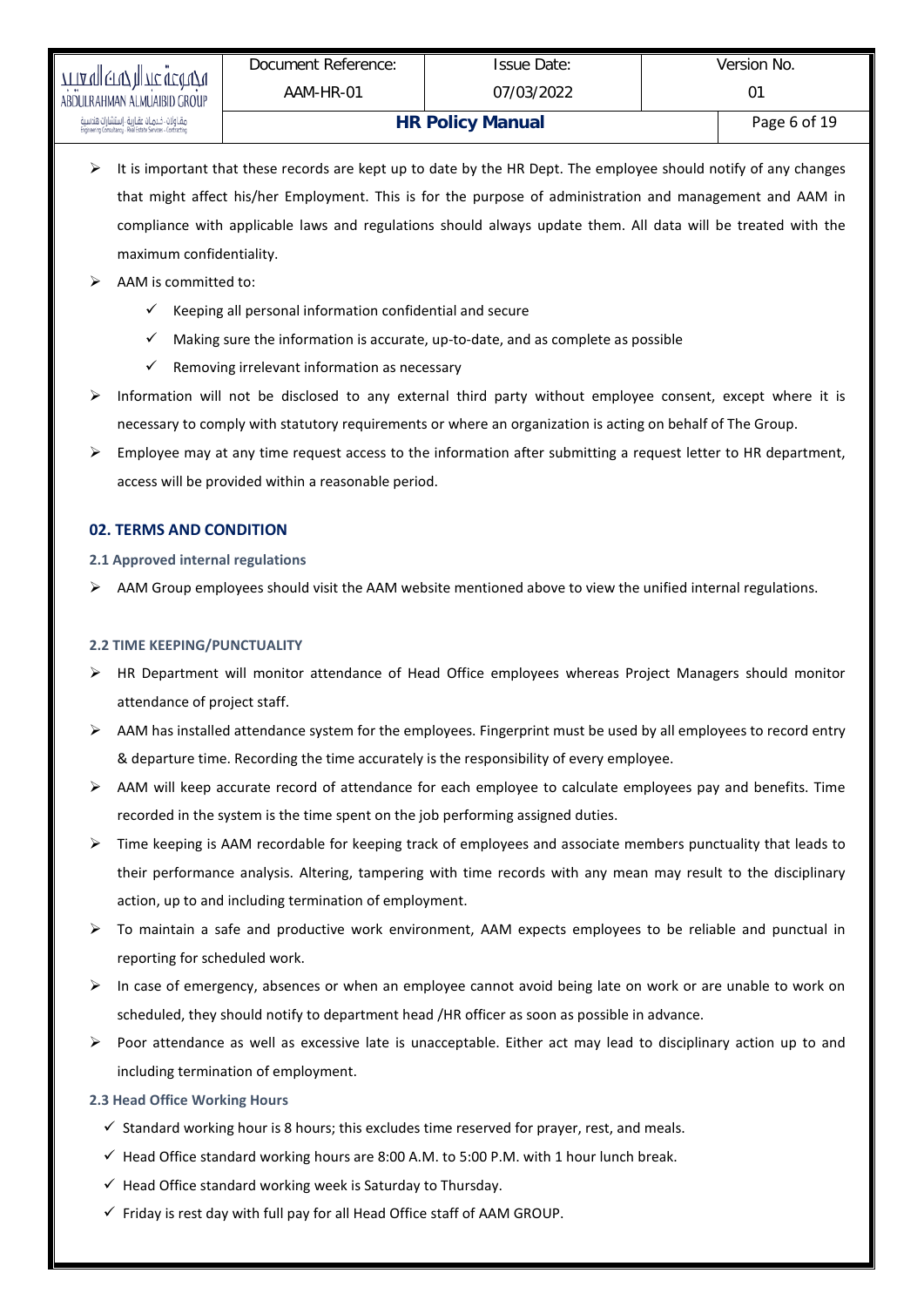$\checkmark$  During the month of Ramadan, working hours will be reduce to 6 hours per day for all Muslim employees and would not change for non-Muslims as 8 hours per day.

# **2.4 COMMUNICATIONS**

# **E-MAIL AND INTERNET**

- $\triangleright$  Electronic mail enables the group and affiliates to communicate promptly and efficiently with customers and suppliers.
- $\triangleright$  Every employee has responsibility to maintain The Group's image, to use electronic resources in a productive manner and to avoid placing group and affiliates at any risk of legal liability based on their use.
- $\triangleright$  Employees must ensure that the current Data Protection legislation is not breached, and where any breach occurs employee should be reported without delay.
- $\triangleright$  E-mail should not be used for private purposes and should not be used for any purpose other than group business.
- $\triangleright$  Employees should not disclose any inappropriate information regarding AAM by any means such as internet, email, or other means.
- $\triangleright$  Employees may not download material which is not required for the group purposes.
- $\triangleright$  All software is the property of the group and should not be misused or copied. Employees must comply with all protocols and directives regarding internet security.
- Employees are required not to reveal secrets or any information, which is regarded as confidential by AAM or any associated companies or their business during or after your employment, except in the proper course of your employment or as required by law.
- You may not remove any documents or properties belonging to AAM group or which contain any confidential information from The Group's premises at any time without proper advance authorization.
- $\triangleright$  You must return all materials to AAM group upon request or, in any event upon the termination of your employment, all documents and effects belonging to AAM group, or which contain or refer to any confidential information and which are in your possession or under your control should be returned.

# **TELEPHONES AND MOBILE**

- $\triangleright$  The Group's telephones are aimed for the use of serving our customers and in conducting The Group's business. Personal usage during business hours is prohibited except for emergencies.
- $\triangleright$  All personal telephone calls should be kept brief to avoid congestion on the telephone line. To respect the rights of all employees and avoid miscommunication in the office, employees should inform family members and friends to limit personal telephone calls during working hours. If an employee is found to be opposing this policy, he/she may be subject to disciplinary action.
- $\triangleright$  The mobile bill should not exceed the specified limits as 100 SR, if it is more than that the Employee should pay the extra limit amount.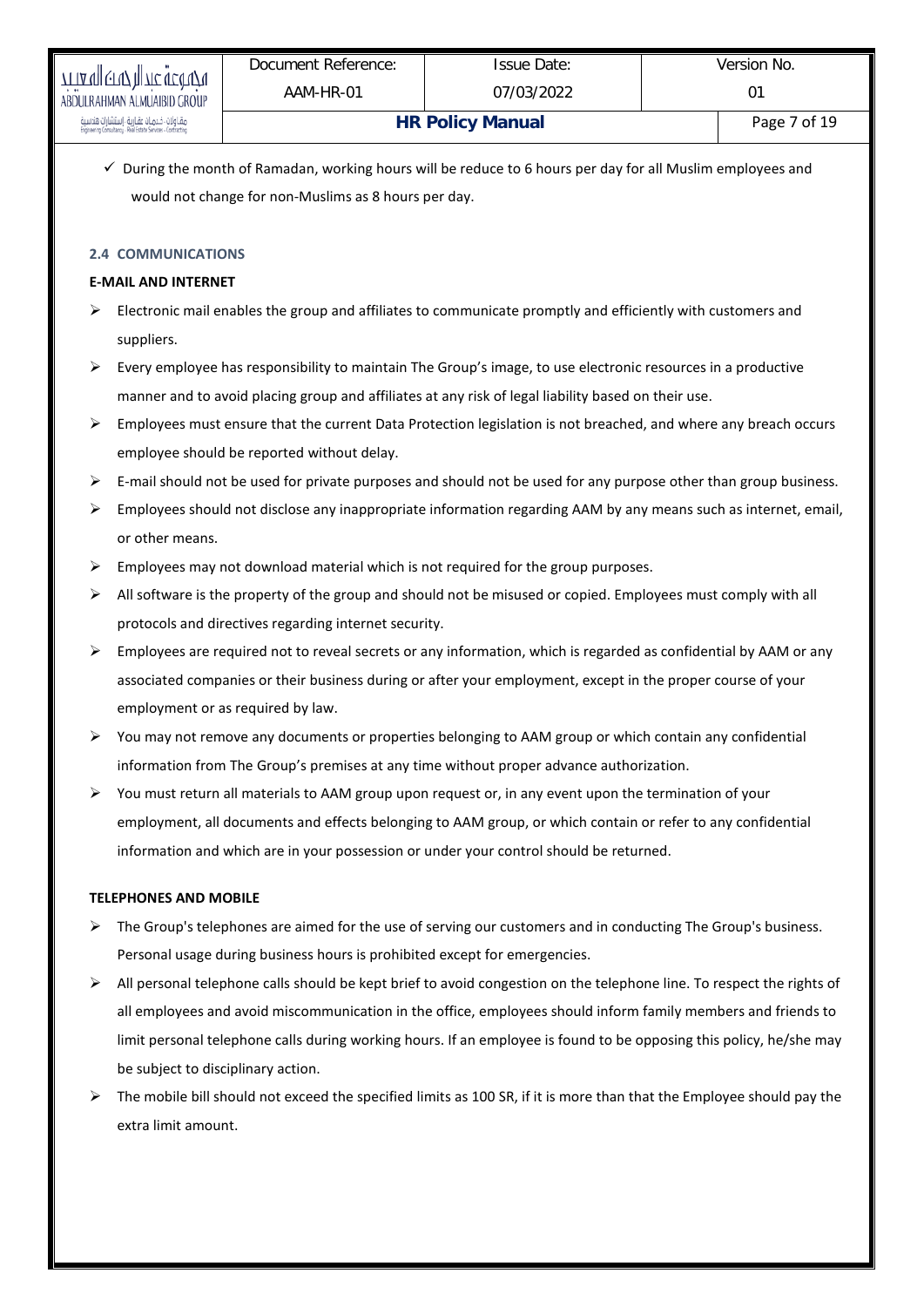# **2.5 RESIGNATION AND TERMINATION**

# **RESIGNATION**

- $\triangleright$  If the Employee wish to resign his job, he/she should inform his/her department head and get approval from the OM&DM.
- $\triangleright$  Employee must follow the notice period mentioned in the employment contract.
- $\triangleright$  The department head will submit the subordinate resign letter to the HR officer and request to close all official settlement against the employee (Loan, Sim card, service settlement ... etc.)

# **TERMINATION**

- $\triangleright$  Group management has the full rights to terminate any employee by giving as per the terms and conditions outlined in the contract of employment
- $\triangleright$  The group reserves the right to pay the appropriate payment fee and may require the employee not to work in the notice period.

# **EXIT INTERVIEWS**

At the end of any employee employment, an exit interview may be conducted by the HR officer. The purpose is not only to handle organizational procedures, AAM intend to find out reasons of employee leaving and what AAM might do to improve the working environment for the future.

# **2.6 USAGE OF GROUP PROPERTY**

 $\triangleright$  All Employees should handle the group property as their own if any loss or damage of property AAM will take appropriate disciplinary action as per the Disciplinary procedure.

# **2.7 TRAVEL**

All employees those who are travelling on work related business must have approval from OM/MD Prior to travel, employee should submit the bills to HR department after getting approval signature from OM and MD.

# **03. DISCIPLINARY**

# **3.1 GENERAL**

 $\triangleright$  HR will take appropriate action for any disciplinary actions as per the Disciplinary penalty procedure of Saudi labour law.

|                |                                                                                                                                     |                   |          | Penalty (Deduction is a percentage of the daily rate) |          |
|----------------|-------------------------------------------------------------------------------------------------------------------------------------|-------------------|----------|-------------------------------------------------------|----------|
| #              | <b>Violation Type</b>                                                                                                               | 1st Time          | 2nd Time | 3rd Time                                              | 4th Time |
|                | Arriving late to work up to 15 min. without a<br>permission or acceptable excuse. If this does not<br>affect other employees' work. | Warning<br>letter | 5%       | 10%                                                   | 20%      |
| $\mathfrak{D}$ | Arriving late to work up to 15 min. without a<br>permission or acceptable excuse. If this affects<br>other employees' work.         | Warning<br>letter | 15%      | 25%                                                   | 50%      |

# **First: Violations Related to Working Time**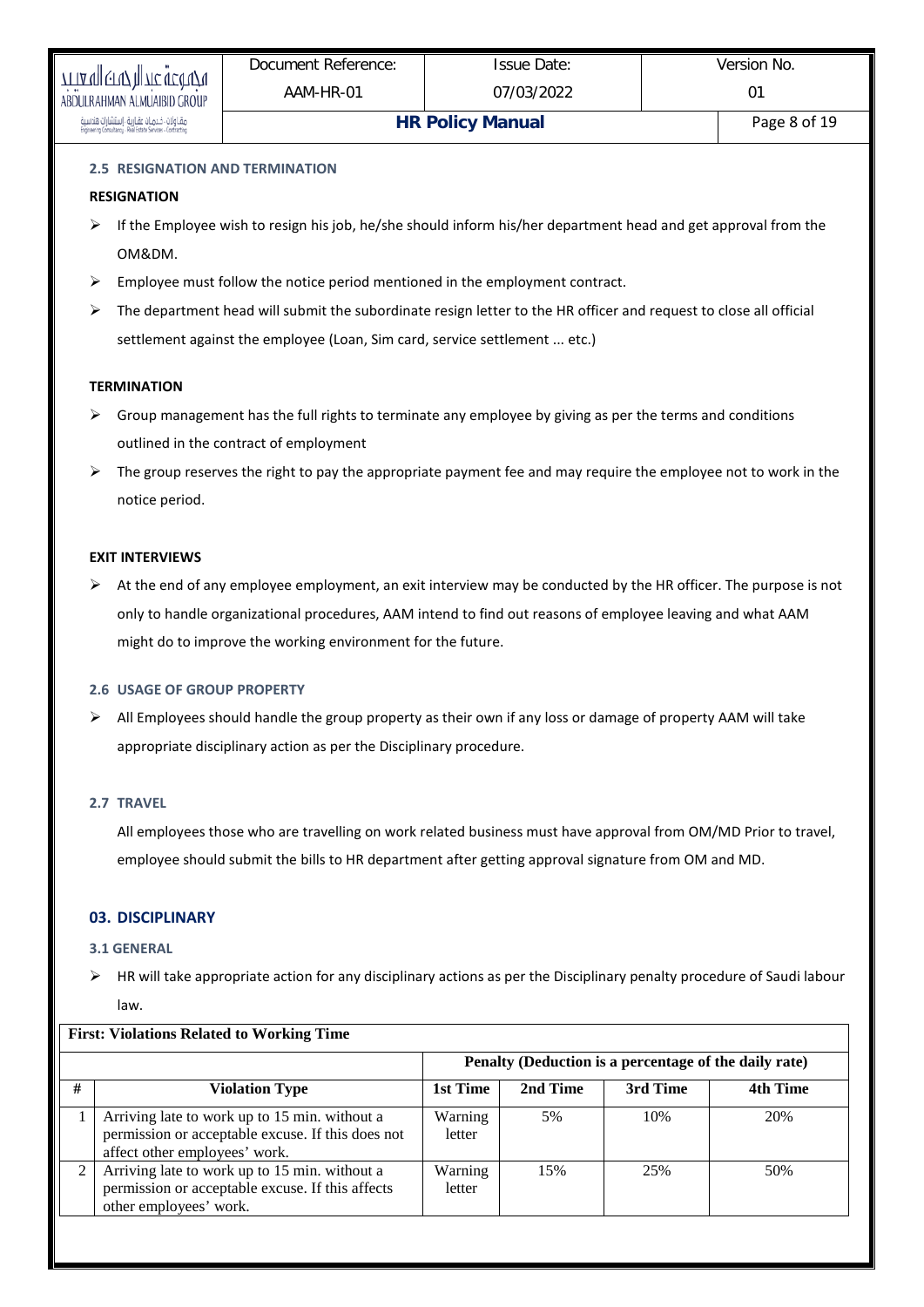|    | Version No.<br>Document Reference:<br><b>Issue Date:</b><br>مجموعة عبدالرحمت المعيبد                          |                                                                                                                                                    |                         |                                                                                                                                                               |                                                                                                                           |                                                                                                                                                                                                   |  |
|----|---------------------------------------------------------------------------------------------------------------|----------------------------------------------------------------------------------------------------------------------------------------------------|-------------------------|---------------------------------------------------------------------------------------------------------------------------------------------------------------|---------------------------------------------------------------------------------------------------------------------------|---------------------------------------------------------------------------------------------------------------------------------------------------------------------------------------------------|--|
|    | ABDULRAHMAN ALMUAIBID GROUP                                                                                   | AAM-HR-01                                                                                                                                          |                         | 07/03/2022                                                                                                                                                    | 01                                                                                                                        |                                                                                                                                                                                                   |  |
|    | مقـاولَات ، خـدمـات عقـاريـة ، إستشارات هندسية<br>Enginering Consultancy ، Real Estate Services ، Contracting |                                                                                                                                                    | <b>HR Policy Manual</b> |                                                                                                                                                               |                                                                                                                           | Page 9 of 19                                                                                                                                                                                      |  |
| 3  | work.                                                                                                         | Arriving late to work more than 15 min and up to<br>30 min without a permission or acceptable<br>excuse. If this does not affect other employees'  | 10%                     | 15%                                                                                                                                                           | 25%                                                                                                                       | 50%                                                                                                                                                                                               |  |
| 4  |                                                                                                               | Arriving late to work more than 15min and up to<br>30 min without a permission or acceptable<br>excuse. If this affects other employees' work.     | 25%                     | 50%                                                                                                                                                           | 75%                                                                                                                       | One day                                                                                                                                                                                           |  |
| 5  | work.                                                                                                         | Arriving late to work more than 30 min and up to<br>60 min without a permission or acceptable<br>excuse. If this does not affect other employees'  | 25%                     | 50%                                                                                                                                                           | 75%                                                                                                                       | One day                                                                                                                                                                                           |  |
| 6  |                                                                                                               | Arriving late to work more than 30 min and up to<br>60 min without a permission or acceptable                                                      | 30%                     | 50%                                                                                                                                                           | One day<br>In addition to deducting rate of the lateness minutes                                                          | Two days                                                                                                                                                                                          |  |
| 7  |                                                                                                               | excuse. If this affects other employees' work.<br>Arriving late to work more than 1 hour without a<br>permission or acceptable excuse. Wither this | Warning<br>letter       | One day                                                                                                                                                       | Two days                                                                                                                  | Three days                                                                                                                                                                                        |  |
| 8  | acceptable excuse up to 15 min.                                                                               | affect or does not affect other employees' work.<br>Leaving work early without a permission or                                                     | Warning<br>letter       | 10%                                                                                                                                                           | In addition to deducting rate of the lateness hours<br>25%                                                                | One day                                                                                                                                                                                           |  |
| 9  | acceptable excuse more than 15 min                                                                            | Leaving work early without a permission or                                                                                                         | 10%                     | 25%                                                                                                                                                           | In addition to deducting rate of the early leave period<br>50%<br>In addition to deducting rate of the early leave period | One day                                                                                                                                                                                           |  |
| 10 |                                                                                                               | Staying at work location or coming back to it<br>after working time without a prior permission.                                                    | Warning<br>letter       | 10%                                                                                                                                                           | 25%                                                                                                                       | One day                                                                                                                                                                                           |  |
| 11 | contractual year.                                                                                             | Absence without a written permission or<br>acceptable excuse for one day during a                                                                  | Two<br>days             | Three days                                                                                                                                                    | Four days                                                                                                                 | Deprivation of<br>promotion or<br>increment once                                                                                                                                                  |  |
| 12 | days during a contractual year.                                                                               | Continuous absence without a written permission<br>or acceptable excuse for consecutive two to six                                                 | Two<br>days             | Three days                                                                                                                                                    | Four days                                                                                                                 | Deprivation of<br>promotion or<br>increment once                                                                                                                                                  |  |
|    |                                                                                                               |                                                                                                                                                    |                         |                                                                                                                                                               | In addition to deducting rate of the absence period                                                                       |                                                                                                                                                                                                   |  |
| 13 | days during a contractual year.                                                                               | Continuous absence without a written permission<br>or acceptable excuse for consecutive seven to ten                                               | Four<br>days            | Five days                                                                                                                                                     | Deprivation<br>of promotion<br>or increment<br>once<br>In addition to deducting rate of the absence period                | Termination of<br>contract with the<br>award if the total of<br>absence does not<br>exceed 30 days.                                                                                               |  |
| 14 |                                                                                                               | Continuous absence without a written permission<br>or acceptable excuse for consecutive eleven to<br>fourteen days during a contractual year.      | Five days               | Deprivation of<br>promotion or<br>increment once<br>along with<br>final warning<br>letter for<br>dismissal<br>according to<br>Article #80 of<br>the labor law | Dismissal<br>according to<br>Article# 80 of<br>the labor law                                                              |                                                                                                                                                                                                   |  |
| 15 |                                                                                                               | Absence with unacceptable reason for more than<br>15 continuous days during the contractual year                                                   |                         |                                                                                                                                                               | In addition to deducting rate of the absence period<br>law                                                                | Dismissal without an award or reimbursement provided that the<br>employee was given a written warning letter after completing 10<br>Continuous days absence according to Article# 80 of the labor |  |
| 16 | contractual year                                                                                              | Non-continuous absence with unacceptable<br>reason for periods more than 30 days during the                                                        |                         |                                                                                                                                                               | days absence according to Article# 80 of the labor law                                                                    | Dismissal without an award or reimbursement provided that the<br>employee was given a written warning letter after completing 20                                                                  |  |
|    |                                                                                                               | <b>Second: Violations Related to Working Regulations</b>                                                                                           |                         |                                                                                                                                                               |                                                                                                                           |                                                                                                                                                                                                   |  |
|    |                                                                                                               |                                                                                                                                                    |                         |                                                                                                                                                               | Penalty (Deduction is a percentage of the daily rate)                                                                     |                                                                                                                                                                                                   |  |
|    |                                                                                                               |                                                                                                                                                    |                         |                                                                                                                                                               |                                                                                                                           |                                                                                                                                                                                                   |  |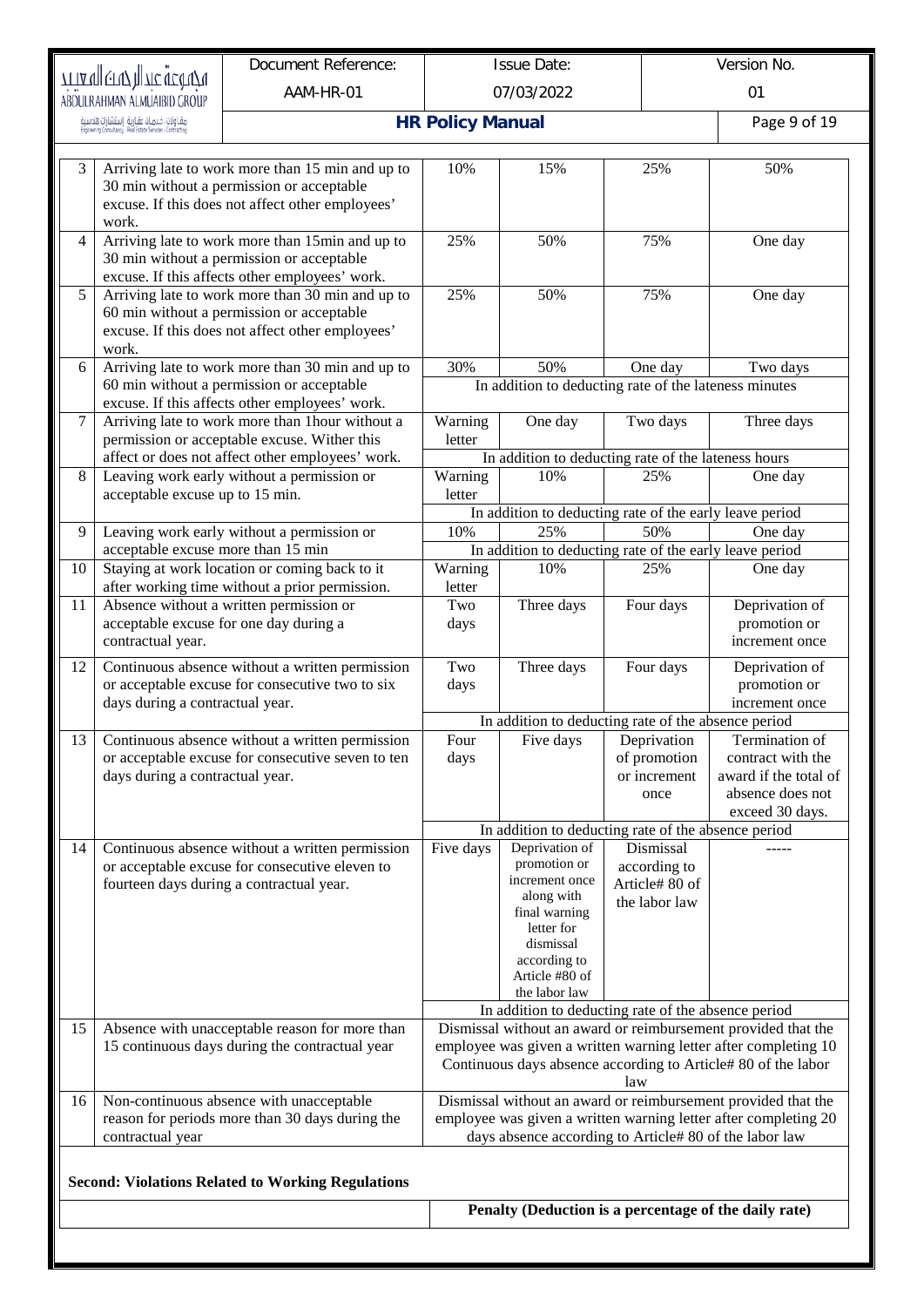# рази (старительно скопе)<br>Предлагает скопе<br>Аврисканмал атминать скопе

Document Reference: AAM-HR-01

Issue Date: 07/03/2022 Version No.

01

.<br>مقاولات - خدمـات عقـارية - إستشارات هندسية<br>Engineering Consultancy - Real Estate Services - Contracting

# **HR Policy Manual** Page 10 of 19

| #              | <b>Violation Type</b>                                                                                                  | 1st Time          | 2nd Time   | 3rd Time                                            | <b>4th Time</b>               |
|----------------|------------------------------------------------------------------------------------------------------------------------|-------------------|------------|-----------------------------------------------------|-------------------------------|
| 1              | Employee being outside the designated work<br>location without a justification during the working<br>hours.            | 10%               | 25%        | 50%                                                 | One day                       |
| $\overline{2}$ | Meeting visitors in the work location for purpose<br>not related to work without a prior permission                    | Warning<br>letter | 10%        | 15%                                                 | 25%                           |
| 3              | Using the group equipment and tools for personal<br>purpose without a permission                                       | Warning<br>letter | 10%        | 25%                                                 | 50%                           |
| 4              | Interference in task not related to the employee's<br>role without proper direction or justification                   | 50%               | One day    | Two days                                            | Three days                    |
| 5              | Entering / exiting from work location other than<br>the designated location                                            | Warning<br>letter | 10%        | 15%                                                 | 25%                           |
| 6              | Neglecting cleaning or maintenance of the Group<br>equipment or not informing about defects.                           | 50%               | One day    | Two days                                            | Three days                    |
| 7              | Failing to return maintenance tools to the<br>designated place after using them.                                       | Warning<br>letter | 25%        | 50%                                                 | One day                       |
| 8              | Shredding the Group advertisements or<br>announcements                                                                 | Two<br>days       | Three days | Five days                                           | Termination with<br>the award |
| $\mathbf Q$    | Neglecting in maintaining Group assets submitted<br>to the employee such as (Cars, Equipment,<br>Machines, Tools, etc) | Two<br>days       | Three days | Five days                                           | Termination with<br>the award |
| 10             | Eating in work location, outside the designated<br>area or outside the employee rest periods.                          | Warning<br>letter | 10%        | 15%                                                 | 25%                           |
| 11             | Sleeping during working hours                                                                                          | Warning<br>letter | 10%        | 25%                                                 | 50%                           |
| 12             | Sleeping in situations which need the employee to<br>be continuously awake                                             | 50%               | One day    | Two days                                            | Three days                    |
| 13             | Continuous leaving from the designated work<br>location during the working hours                                       | 10%               | 25%        | 50%                                                 | One day                       |
| 14             | Misleading in proving the attendance details                                                                           | One day           | Two days   | Deprivation of<br>promotion or<br>increment<br>once | Termination with<br>the award |

|                | Third: Violations Related to Employee behavior                                                                                  |                   |            |                                                       |                               |
|----------------|---------------------------------------------------------------------------------------------------------------------------------|-------------------|------------|-------------------------------------------------------|-------------------------------|
|                |                                                                                                                                 |                   |            | Penalty (Deduction is a percentage of the daily rate) |                               |
| #              | <b>Violation Type</b>                                                                                                           | 1st Time          | 2nd Time   | 3rd Time                                              | 4th Time                      |
| 1              | Arguing with colleagues or with others or causing<br>trouble in the workplace                                                   | One day           | Two days   | Three days                                            | Five days                     |
| 2              | Claiming sickness or the worker claims that he<br>was injured while working or caused by it                                     | One day           | Two days   | Three days                                            | Five days                     |
| 3              | Violating health instructions in the workplace                                                                                  | 50%               | One day    | Two days                                              | Three days                    |
| $\overline{4}$ | Writing on the walls of the group or hanging ads<br>to it                                                                       | Warning<br>letter | 10%        | 25%                                                   | 50%                           |
| 5              | Refused administrative inspection upon leave                                                                                    | 25%               | 50%        | One day                                               | Two days                      |
| 6              | Failure to hand over the money collected to the<br>group account within the specified dates without<br>reasonable justification | Two days          | Three days | Five days                                             | Termination with<br>the award |
| $\tau$         | Refrain from wearing clothes and equipment<br>prescribed for prevention and safety                                              | Warning<br>letter | One day    | Two days                                              | Five days                     |
| 8              | Assaulting co-workers by saying or referring or<br>using any means of insult or insulting including                             | Two days          | Three days | Five days                                             | Termination with<br>the award |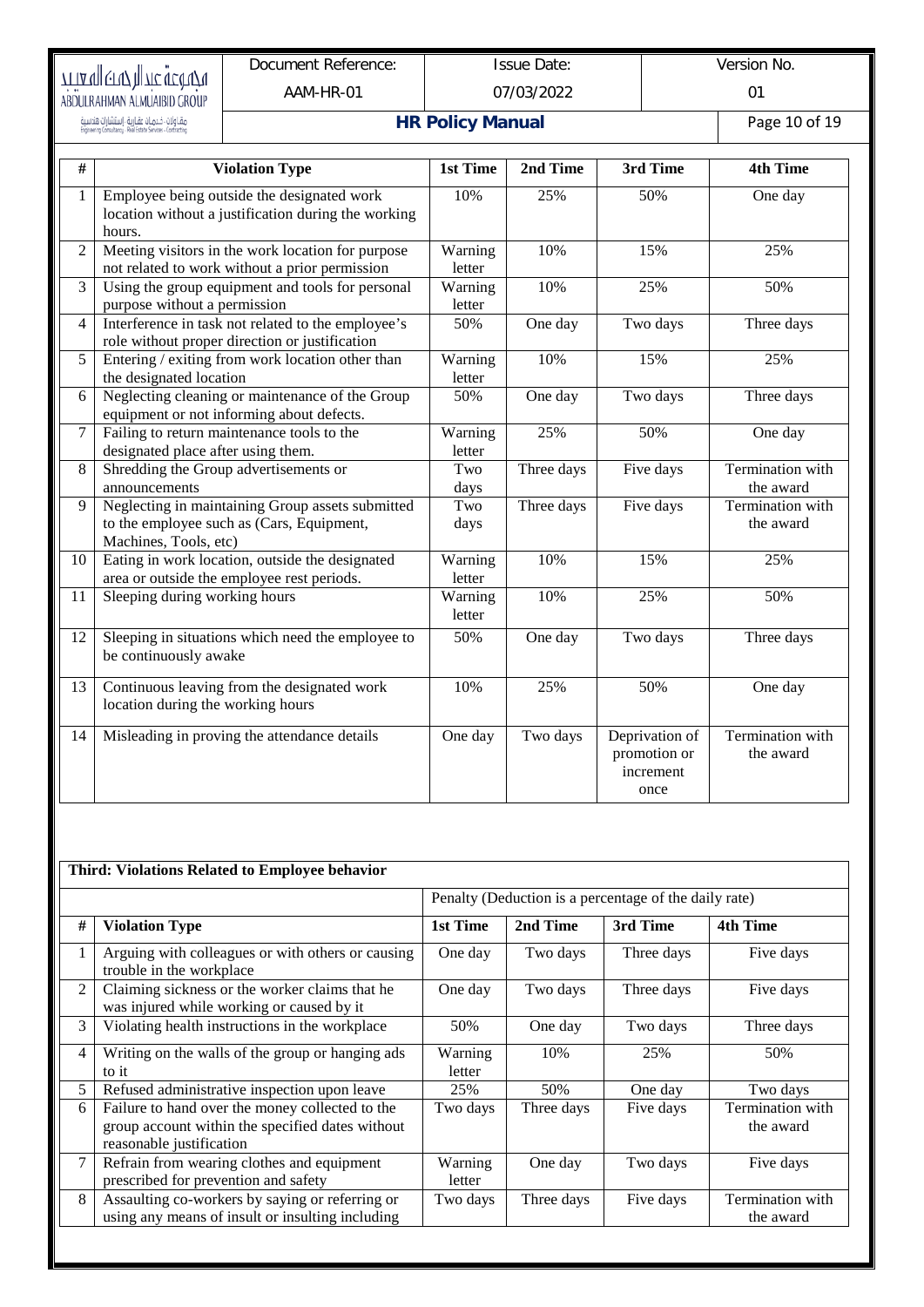|                                                           |                                                                                                                        | Document Reference:                                                                                                     |                         | <b>Issue Date:</b> |                               | Version No.      |  |
|-----------------------------------------------------------|------------------------------------------------------------------------------------------------------------------------|-------------------------------------------------------------------------------------------------------------------------|-------------------------|--------------------|-------------------------------|------------------|--|
| ידובשן פדעל חן דגב עכינדעט<br>ABDULRAHMAN ALMUAIBID GROUP |                                                                                                                        | AAM-HR-01                                                                                                               |                         | 07/03/2022         |                               | 01               |  |
|                                                           |                                                                                                                        |                                                                                                                         | <b>HR Policy Manual</b> |                    |                               | Page 11 of 19    |  |
|                                                           | social communications.                                                                                                 |                                                                                                                         |                         |                    |                               |                  |  |
| 9                                                         |                                                                                                                        | Physical or verbal assault by any means with the                                                                        |                         |                    |                               |                  |  |
|                                                           |                                                                                                                        | employer manager, or one of the superiors during<br>or due to work. Including social communication.                     |                         |                    | Termination without the award |                  |  |
| 10                                                        |                                                                                                                        | Non-compliance with the request of the                                                                                  | Two days                | Three days         | Five days                     | Termination with |  |
|                                                           |                                                                                                                        | investigation committee to attend                                                                                       |                         |                    |                               | the award        |  |
|                                                           |                                                                                                                        |                                                                                                                         |                         |                    |                               |                  |  |
|                                                           | <b>3.2 INVESTIGATION</b>                                                                                               |                                                                                                                         |                         |                    |                               |                  |  |
|                                                           |                                                                                                                        | Prior to taking the decision to invoke the disciplinary procedure, AAM group will ensure that the situation has been    |                         |                    |                               |                  |  |
|                                                           | thoroughly investigated.                                                                                               |                                                                                                                         |                         |                    |                               |                  |  |
| ⋗                                                         |                                                                                                                        | This will be a fact-finding process and will require gathering of detailed information. It may necessitate to carry out |                         |                    |                               |                  |  |
|                                                           | a formal interviews and record written statements.                                                                     |                                                                                                                         |                         |                    |                               |                  |  |
| ⋗                                                         |                                                                                                                        | In essential part of the process the group may require employees to be suspended on full pay, while the                 |                         |                    |                               |                  |  |
|                                                           | investigation is ongoing.                                                                                              |                                                                                                                         |                         |                    |                               |                  |  |
|                                                           | Suspension on pay is not considered to be action taken under the disciplinary procedure. It is there to ensure that    |                                                                                                                         |                         |                    |                               |                  |  |
|                                                           | issues are dealt with a fair and reasonable manner.                                                                    |                                                                                                                         |                         |                    |                               |                  |  |
| ⋗                                                         | Equally, the employee has the right to present information in the defense of his/her position if the decision is taken |                                                                                                                         |                         |                    |                               |                  |  |
|                                                           | to use the disciplinary procedure.                                                                                     |                                                                                                                         |                         |                    |                               |                  |  |
| ⋗                                                         | Once the investigation has been completed the Manager will inform the employee of the findings and the                 |                                                                                                                         |                         |                    |                               |                  |  |
| outcome.                                                  |                                                                                                                        |                                                                                                                         |                         |                    |                               |                  |  |
| ⋗                                                         |                                                                                                                        | Where the decision is taken to use the disciplinary procedure then the employee will be informed of the case            |                         |                    |                               |                  |  |
|                                                           |                                                                                                                        | against them, so they can respond in an informed manner at a disciplinary hearing.                                      |                         |                    |                               |                  |  |
| ⋗                                                         |                                                                                                                        | When the decision is taken to not use disciplinary action, the employee will be counseled.                              |                         |                    |                               |                  |  |
|                                                           |                                                                                                                        | The investigation should be conducted by either a designated member or members of management or, if deemed              |                         |                    |                               |                  |  |
|                                                           | appropriate.                                                                                                           |                                                                                                                         |                         |                    |                               |                  |  |
| ➤                                                         |                                                                                                                        | The investigation should be conducted thoroughly, objectively, with sensitivity, utmost confidentiality, and with       |                         |                    |                               |                  |  |
|                                                           |                                                                                                                        | due respect for the rights of both the complainant(s) and the respondent(s).                                            |                         |                    |                               |                  |  |
| ➤                                                         |                                                                                                                        | The investigation should be governed by terms of reference, preferably agreed between the parties in advance.           |                         |                    |                               |                  |  |
| ➤                                                         |                                                                                                                        | The investigator(s) should meet with the complainant and respondent(s) and any witnesses or relevant persons on         |                         |                    |                               |                  |  |
|                                                           |                                                                                                                        | an individual confidential basis with a view to establishing the facts surrounding the allegation(s). Both the          |                         |                    |                               |                  |  |
|                                                           |                                                                                                                        | complainant and respondent(s) may be accompanied by a work colleague or employee representative if so desired.          |                         |                    |                               |                  |  |
| ➤                                                         |                                                                                                                        | Every effort should be made to carry out and complete the investigation as quickly as possible and preferably           |                         |                    |                               |                  |  |
|                                                           |                                                                                                                        | within an agreed timeframe.                                                                                             |                         |                    |                               |                  |  |
| ➤                                                         |                                                                                                                        | On completion of the investigation, the investigator(s) should submit a written report to management containing         |                         |                    |                               |                  |  |
|                                                           |                                                                                                                        | the findings of the investigation.                                                                                      |                         |                    |                               |                  |  |
| ⋗                                                         |                                                                                                                        | The parties will be given the opportunity to comment on the findings before any action is decided upon by               |                         |                    |                               |                  |  |
|                                                           |                                                                                                                        | management. The complainant and the respondent(s) should be informed in writing of the findings of the                  |                         |                    |                               |                  |  |
|                                                           | investigation.                                                                                                         |                                                                                                                         |                         |                    |                               |                  |  |
|                                                           |                                                                                                                        |                                                                                                                         |                         |                    |                               |                  |  |
|                                                           |                                                                                                                        |                                                                                                                         |                         |                    |                               |                  |  |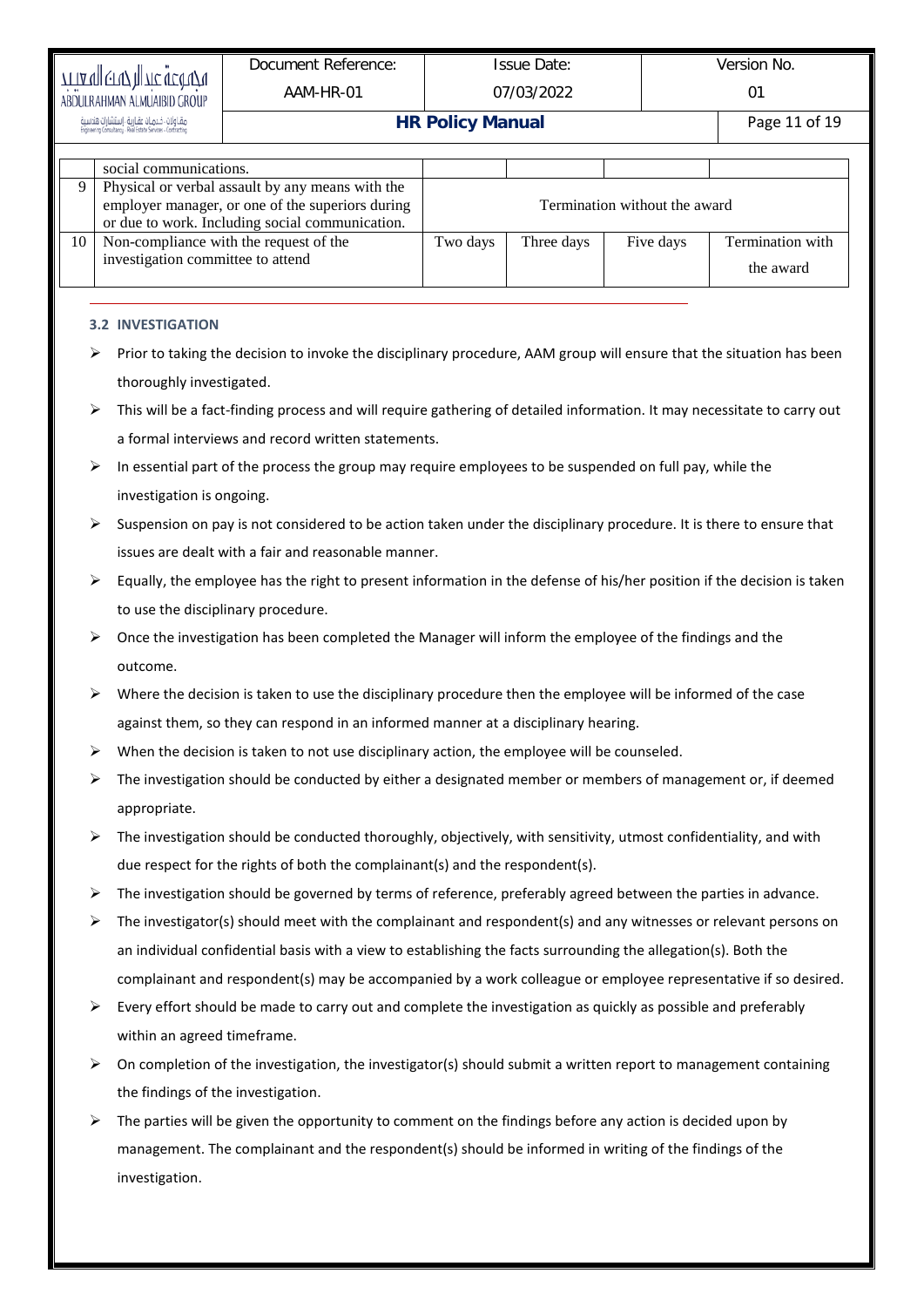.<br>مقـاولات خـدمـات عقـارية - إستشارات هندس

# **3.3 APPEAL/ GRIEVANCE/DISPUTE**

- $\triangleright$  At any stage, the employee has the right to appeal in writing above the level of the head taking the action, within seven days of notification of a decision. Appeal the group will be dealt with as expeditiously as possible within a time frame proportionate with the seriousness of the issue. Nothing in this policy affects an employee's right to further appeal in line with the Labor Relations Commission Code of Practice.
- $\triangleright$  Grievances will occur in the normal course of interaction in any organization or workplace. It is accepted that failure to provide a procedure to deal adequately with these grievances, as they arise, will inevitably lead to disputes affecting not only the aggrieved party but all those employed in The Group/workplace.
- $\triangleright$  It is The Group intention to see le amicably, always, any disagreements between The Group and individual employees or groups of employees, or between employees themselves. All complaints will be dealt with, without unjustified delay and at the earliest possible stage of this procedure. A senior member of management will ensure that all complaints will be dealt with consistently and fairly having regard to:
	- $\checkmark$  Group Policy.
	- $\checkmark$  Custom and Practice within the group.

#### **Stage 1**

 $\triangleright$  The employee should first raise the matter with department head, which will make every effort to solve the problems quickly as possible. The matter will be discussed informally by the employee or employees concerned, with their Line Manager and agree any corrective actions.

# **Stage 2**

 $\triangleright$  If the employee feels the problem has not been solved within a reasonable time or if you feel the solution is unsatisfactory, the matter will be referred to senior management. A meeting will take place within a reasonable period appropriate to the issue.

# **Stage 3**

 $\triangleright$  Should the matter remain unresolved, it may be referred to the appropriate body in line with the Labor Relations Commission's Code of Practice. During the period in which the above procedure is being followed, all employees are expected to co-operate with normal working arrangements as stipulated by The Group.

# **04. LEAVE**

# **4.1 ANNUAL LEAVE POLICY & ENTITLEMENT**

# **Purpose**

The purpose of this policy is to provide all AAM group Employees with adequate paid or unpaid leave for their individual needs, public holiday occasions which in nature granted by Saudi Labor Law or those due to unforeseen circumstances. To maintain a reasonable between work and employee personal life, it is significant that the Line manager shall make the necessary provisions to ensure that each employee can take annual leave.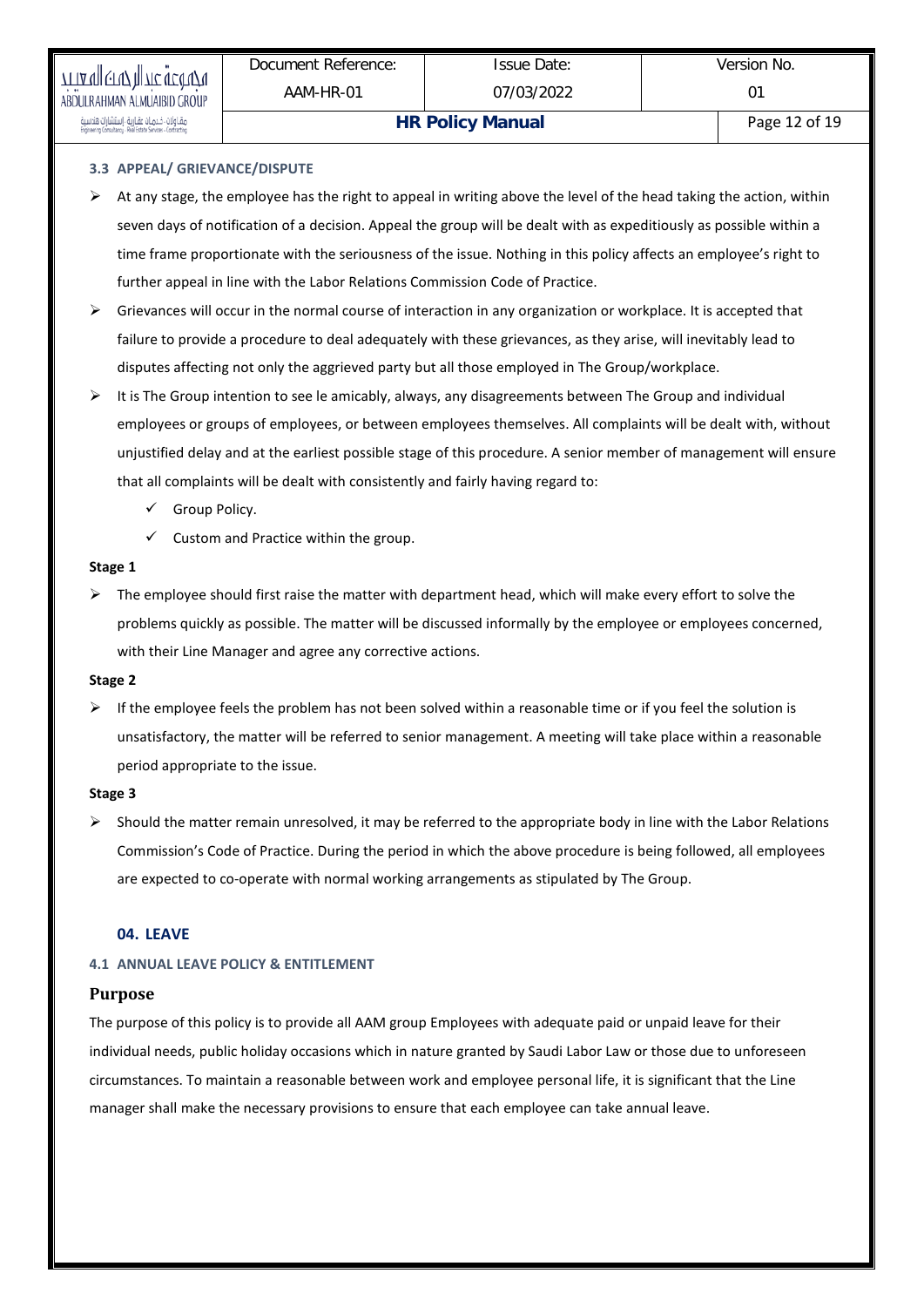# **Annual Leave Policy & Entitlement**

- $\triangleright$  It is the responsibility of both employee and line manager to ensure a proper availing from Annual and the other types of leaves that includes effective scheduling and planning workloads, time off and accurately projecting manpower requirements.
- $\triangleright$  Annual leave is accrued for each completed month of service by dividing the total annual leave entitlement for the year by 12.
- $\triangleright$  Employees are entitled to a prepaid annual leave of not less than 21 days, to be increased to a period of not less than 30 days if the employee spends five consecutive years in the service.
- $\triangleright$  Annual Leave will be utilized at times, where there is mutual agreement between the employee and his/her line Manager.
- $\triangleright$  However, the timing of leave is at the discretion of the Line Manager who will take into consideration the following elements:
	- $\checkmark$  Seasonal variations in workload.
	- $\checkmark$  Commercial commitments.
	- $\checkmark$  Leave requirements of colleagues.
	- $\checkmark$  Restriction in resources and shortage of staff.
- $\triangleright$  Line Manager shall prepare a summary of the department annual leave plan to be submitted and approved by the HR Manager.
- $\triangleright$  Line Manager shall ensure that subordinates take their annual leave in the rolling year and assure that employees annual balances shall not be accumulated and exceeding (10) days by the end of the Gregorian year.
- $\triangleright$  An employee shall notify his/her Line Manager and HR Team at least (90) calendars days in advance of the first day of leave.
- $\triangleright$  Employees shall not be compensated the annual leave entitlement in lieu of leaves. Leave encashment shall be applied at the time of termination of employment only.
- $\triangleright$  All contractual elements of monthly pay will be paid for the paid leaves.
- $\triangleright$  Copy of the approved Leave Application Form must be sent to the Government Affairs Department to process Exit & Re-entry visa and air tickets (as applicable).
- **4.2 Public Holidays**
- $\triangleright$  The Group grants its employees paid leave in public holidays and occasions as per the below table:

| <b>Description</b> | <b>Leave Entitlement</b> | <b>Leave Entitlement Time</b>                                |
|--------------------|--------------------------|--------------------------------------------------------------|
| Eid Al-Fitr        | 4 Days                   | It starts on the day following the 29th of Ramadan according |
|                    |                          | to the Umm Al-Qura calendar                                  |
| Eid Al-Adha        | 4 Days                   | As per Announcement in this respect It starts on Arafah Day  |
| Saudi National Day | . Day                    | $23rd$ of September                                          |
| Establishment Day  | Dav.                     | $22nd$ of February                                           |

 In cases where any of Public Holidays coincided with the rest days ''weekends'', or other leaves such as sick leave, the group will compensate the employees with certain days equal to these coincided days. However, employees will not be compensated in cases where Saudi National Day coincided with the two Eid occasions.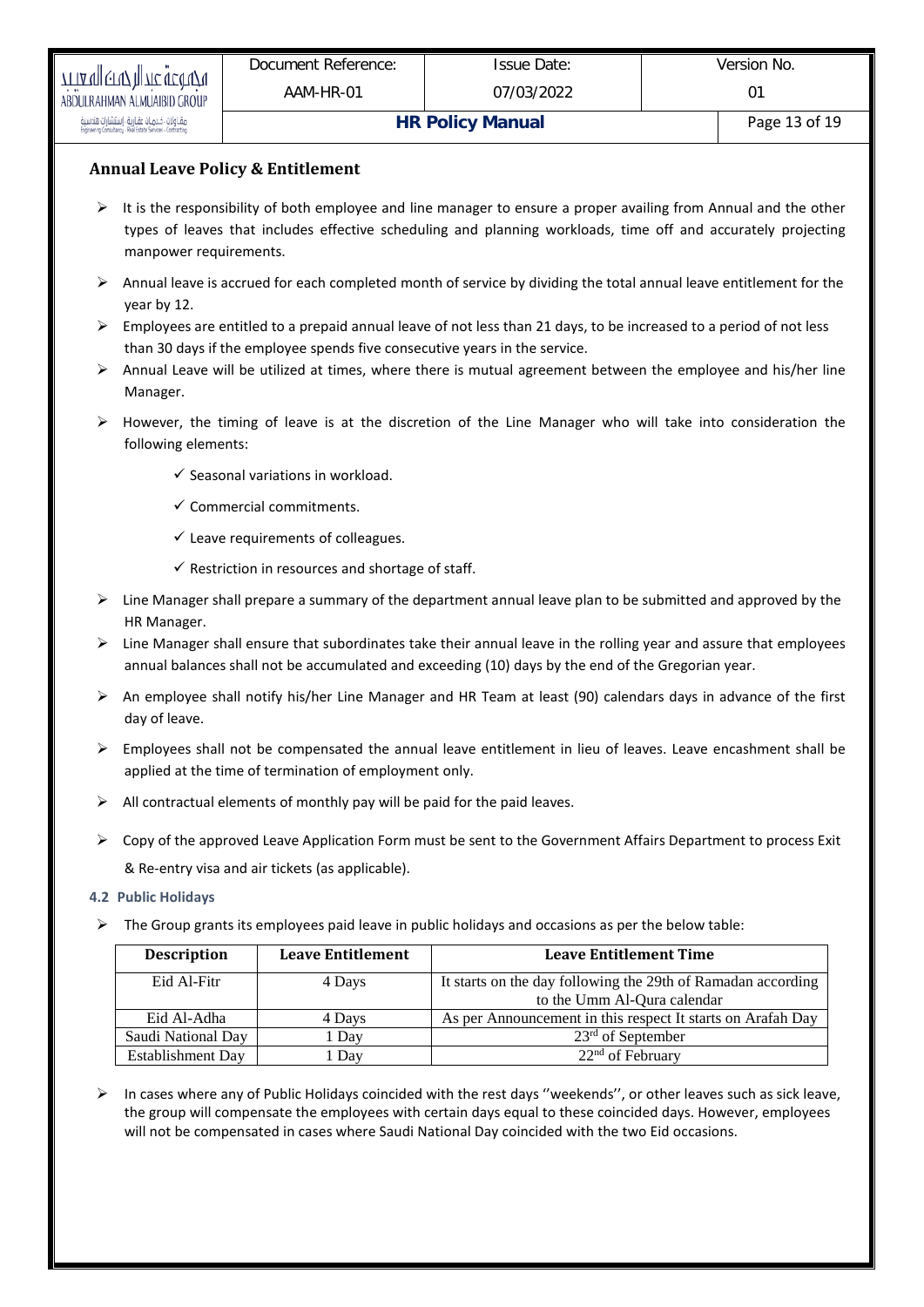# **4.3 SICK LEAVE**

- $\triangleright$  The group recognizes that there will be occasions where employees are unable to attend work because they are not fit to do so. Sickness Absence is defined as circumstances where employees are not fit to attend work due to illness and/or genuine health conditions.
- $\triangleright$  The employee must also inform his Department Head on the first day of his absence due to illness. He is required to submit the medical certificate on reporting to work.
- $\triangleright$  Employees who prove their sickness by providing a medical report through accredited authority shall be entitled sick leave when his case requires as per Saudi Labor Law whether such leaves are continuous or intermittent as following:

| Leave entitlement       | <b>Payment Criteria</b> |
|-------------------------|-------------------------|
| First month             | <b>Full Paid</b>        |
| Second and Third Months | 75%                     |
| <b>Fourth Month</b>     | Unpaid                  |

 Sick Leaves shall be calculated on a cumulative basis within one sick year which starts at the beginning of the first day of sick leave.

# **4.4 Unauthorized Leave**

- $\triangleright$  Sick leave without proper certification, unapproved extension in vacation and absence without prior authorization is considered unauthorized leave.
- In addition to the deduction of salary and all benefits for days of absence, an employee who takes unauthorized leave is penalized as per schedule of violations and penalties mentioned above.

# **4.5 Hajj Leave**

 $\triangleright$  The Group grants its Muslim employees who will perform their first Hajj and who completed (2) years of consecutive services in the group a full paid leave as per below:

| <b>Leave Type</b> | <b>Leave Entitlement</b> |  |
|-------------------|--------------------------|--|
| Hajj Leave        | $(15)$ working days      |  |

- $\triangleright$  Management shall always have the right to specify the number of employees who may perform Hajj at any given time and ensure that does not disturb the operation of the business.
- $\triangleright$  This leave is granted once during group employment. Eid Al-Adha' leave will be considered part of the Hajj leave itself.

# **4.6 Examination Leave**

- $\triangleright$  The Group grants full paid examination leave days to its eligible employees who pursue to continue study and increase the Know-How as per the following conditions:
	- i. Examination Leave shall be provided for the actual exam days only.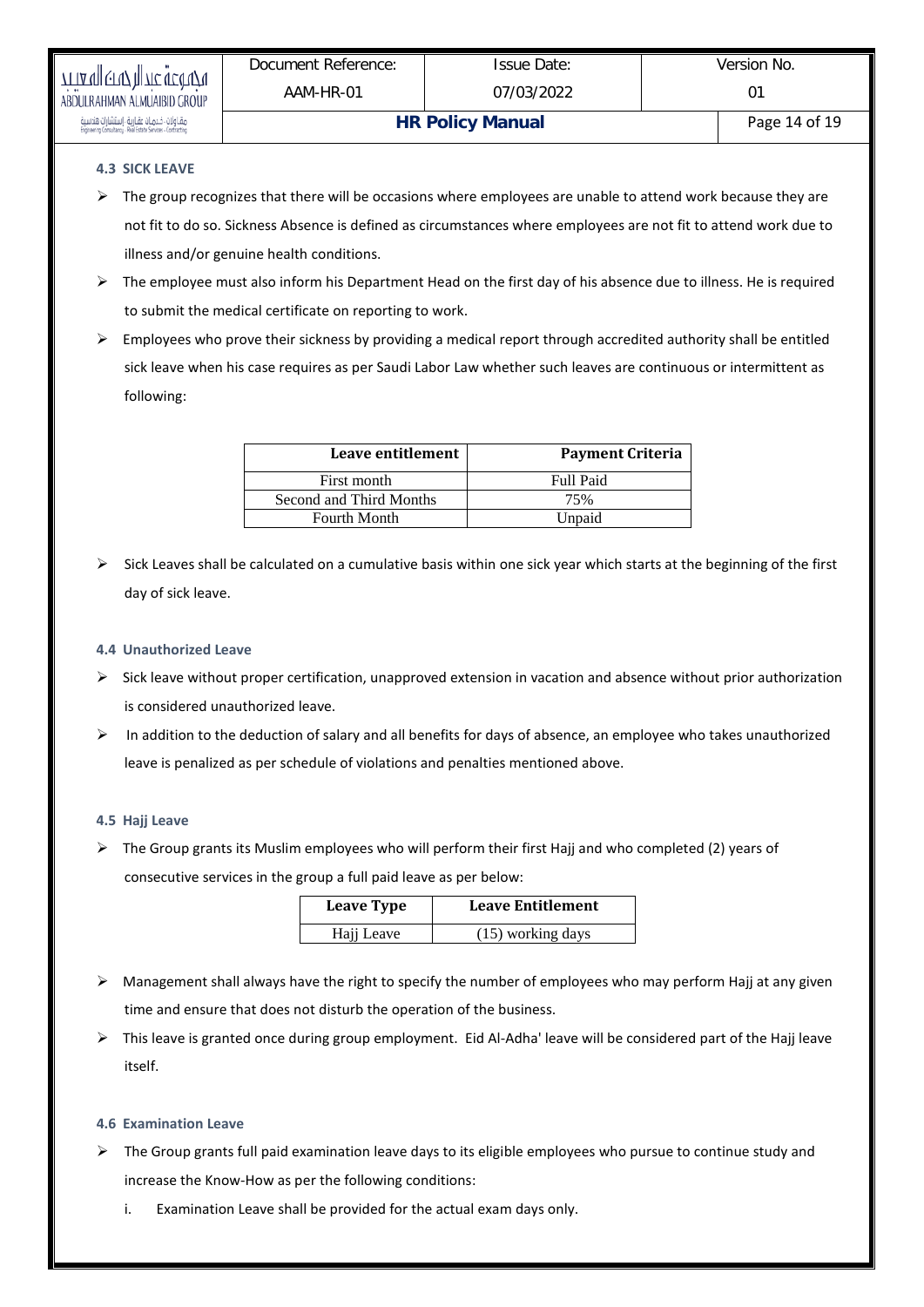- ii. Paid for examinations in respect of non-repeated year of studies.
- iii. Unpaid for examinations in respect of a repeated year of studies.
- Employees shall apply for Examination leave at least (15) calendar days prior the date of leave.
- $\triangleright$  Line Managers may request employees to submit the supported documents related to Examination leave.

#### **4.7 Paid Leave**

 $\triangleright$  The employee is entitled to a leave with full pay in each of the following cases:

| <b>Leave Type</b>      | <b>Leave Entitlement</b>      | <b>Entitlement Description</b>                                                                                                                                                                                        |  |  |
|------------------------|-------------------------------|-----------------------------------------------------------------------------------------------------------------------------------------------------------------------------------------------------------------------|--|--|
| Marriage leave         | (5) working days              | The AAM grants a full paid leave upon his/her marriage.                                                                                                                                                               |  |  |
| Childbirth leave       | (3) working days              | The AAM grants a full paid leave when the employee's wife<br>give birth.                                                                                                                                              |  |  |
| Death Leave            | $(5)$ days                    | In case of the death of spouse, or one of employee's ascendants<br>(Parents, grandparents, of each if ascended) and Descendants<br>(Affiliates of the employee are his sons, daughter and grandsons<br>if descended). |  |  |
|                        | $(15)$ days                   | Non-Muslim female employees in case of Husband death. (In<br>case of pregnancy, the employee is eligible for unpaid leave<br>until she delivers her baby).                                                            |  |  |
| Eddah Leave            | $(4)$ Months & $(10)$<br>days | Muslim female employees in case of Husband death.<br>In case of pregnancy, the employee is eligible for unpaid leave<br>until she delivers her baby).                                                                 |  |  |
| <b>Maternity Leave</b> | $(10)$ weeks                  | Female employees who deliver a baby will be entitled paid<br>leave days.                                                                                                                                              |  |  |

- $\triangleright$  Marriage Leave is provided for eligible employees only once during the period of employment
- $\triangleright$  Childbirth leave shall be utilized within the (30) days from the child's date of birth.
- $\triangleright$  Death leave shall commence from the date of death.
- $\triangleright$  For all above leaves, Employee will bear his ticket cost.
- Maternity leaves, eligible employees must formally notify their line MGR of their upcoming maternity leave at least (1) month before its expected start maternity leave.

**The AAM group requires the employee to produce certified documents in support of each of the above case**

# **4.8 Unpaid Leave**

- $\triangleright$  Granting employees with unpaid leave shall be discouraged. However, in exceptional and rare circumstances, the group may grant specific employees with unpaid leave based on the discretion of Line Manager and HR Director.
- $\triangleright$  For periods of unpaid leave that exceed (20) working days in one contract year, the salary and all benefits shall be ceased.
- $\triangleright$  The employees will remain liable to cover their GOSI contribution. The Group will continue to make GOSI contributions on behalf of the employee and will recover these when the employee returns to work. In addition to the Director, Line on behalf of the employee and will recover these when the employee returns to work. In addition to the Director, Line Managers should seek approval from the relevant HR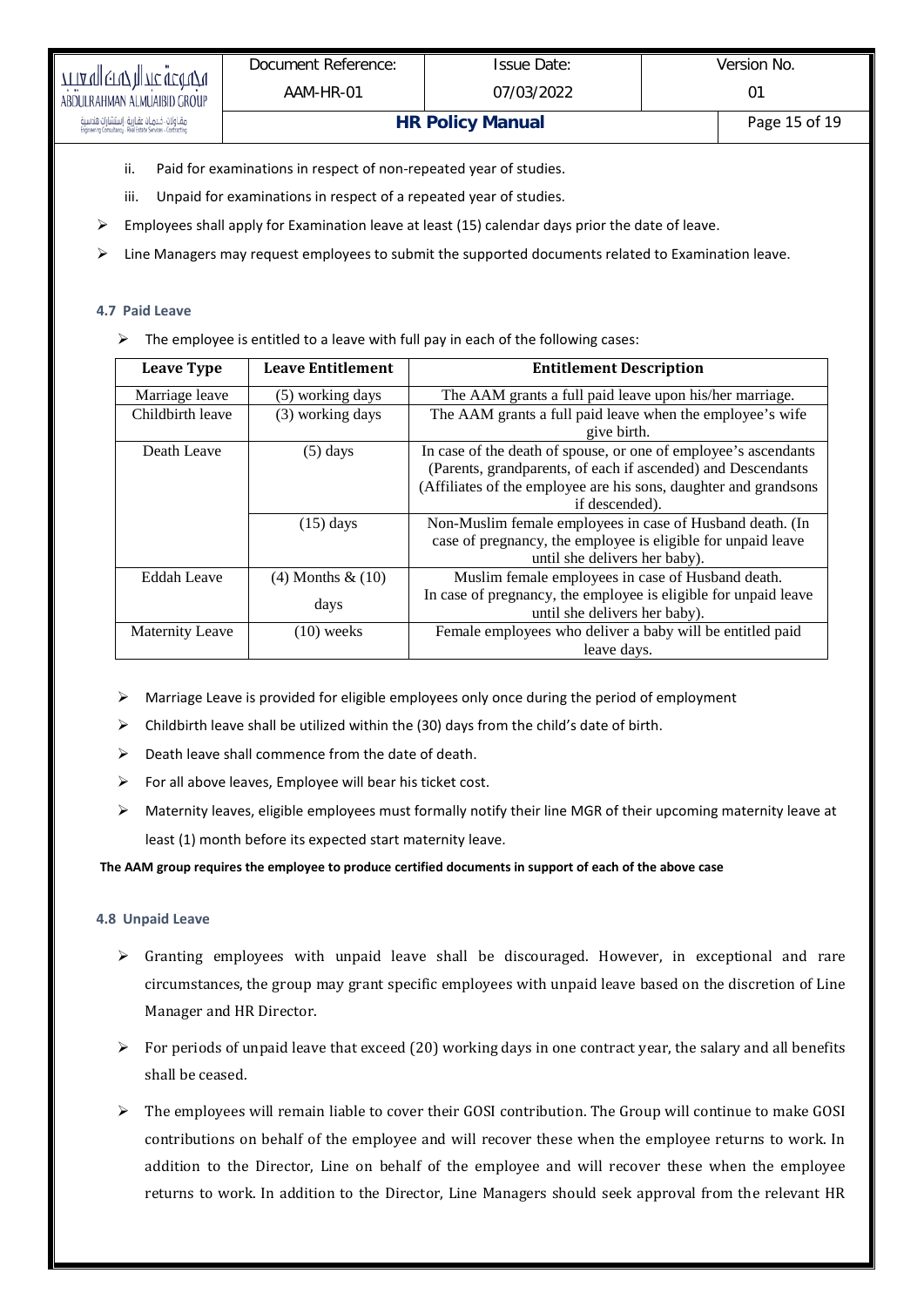Director before agreeing long periods of Unpaid Leave and should ensure the terms of taking such periods are clearly understood and confirmed in writing.

- $\triangleright$  To be eligible for unpaid leave, the following conditions shall be fulfilled:
	- I. All Accrued leave days shall be consumed before applying for the unpaid leave days.
	- II. Employee shall complete one year at least in the group.
	- III. In any case, unpaid leave shall not be granted if the employee's absence requires a manpower Replacement.

# **4.9 Ticket Entitlement**

- $\triangleright$  An employee cannot request for his annual earned ticket or leave for the previous year to be cashed.
- $\triangleright$  Approval must be obtained from the Human Resources Department before booking the ticket.
- $\triangleright$  The maximum amount of entitlement to annual leave round trip tickets from Saudi Arabia to employee country upon his approved vacation is 1700 SR.

# **4.10 Returning From Leave**

 $\triangleright$  After an employee returns from his leave, he/ line manager should report & fill Return From leave Notification Form to HR Department. Based on the information received, HR Department will retain original in employee's file and copy to payroll department for salary calculation purpose.

# **4.11 Late Return from Leave**

- $\triangleright$  Leave requests shall be approved by the line manager and if the employee take the leave without prior approval or in other cases where the employee taking extra leave days without prior approval or in other cases where the employee taking extra leave days without valid reasons, or do not return to work in the appointed date that will be considered as a clear violation and may lead to a disciplinary action.
- $\triangleright$  In cases where employee could not return to work in the expected date due to unforeseen circumstances, the employee shall notify his/her line manager or another manager In case the employee could not reach to the line manager.
- In these scenarios, Line Managers, taking employee preferences into account, will take decisions on the course of action to be taken on an individual basis, as follows:
	- $\checkmark$  Deduct the period as Annual Leave
	- $\checkmark$  Account the period as unpaid leave.

# **05. BENEFITS**

# **5.1 MEDICAL INSURANCE**

 $\triangleright$  AAM group provides medical care for each employee that is set by the HR Department which is consistent with the Saudi labor law.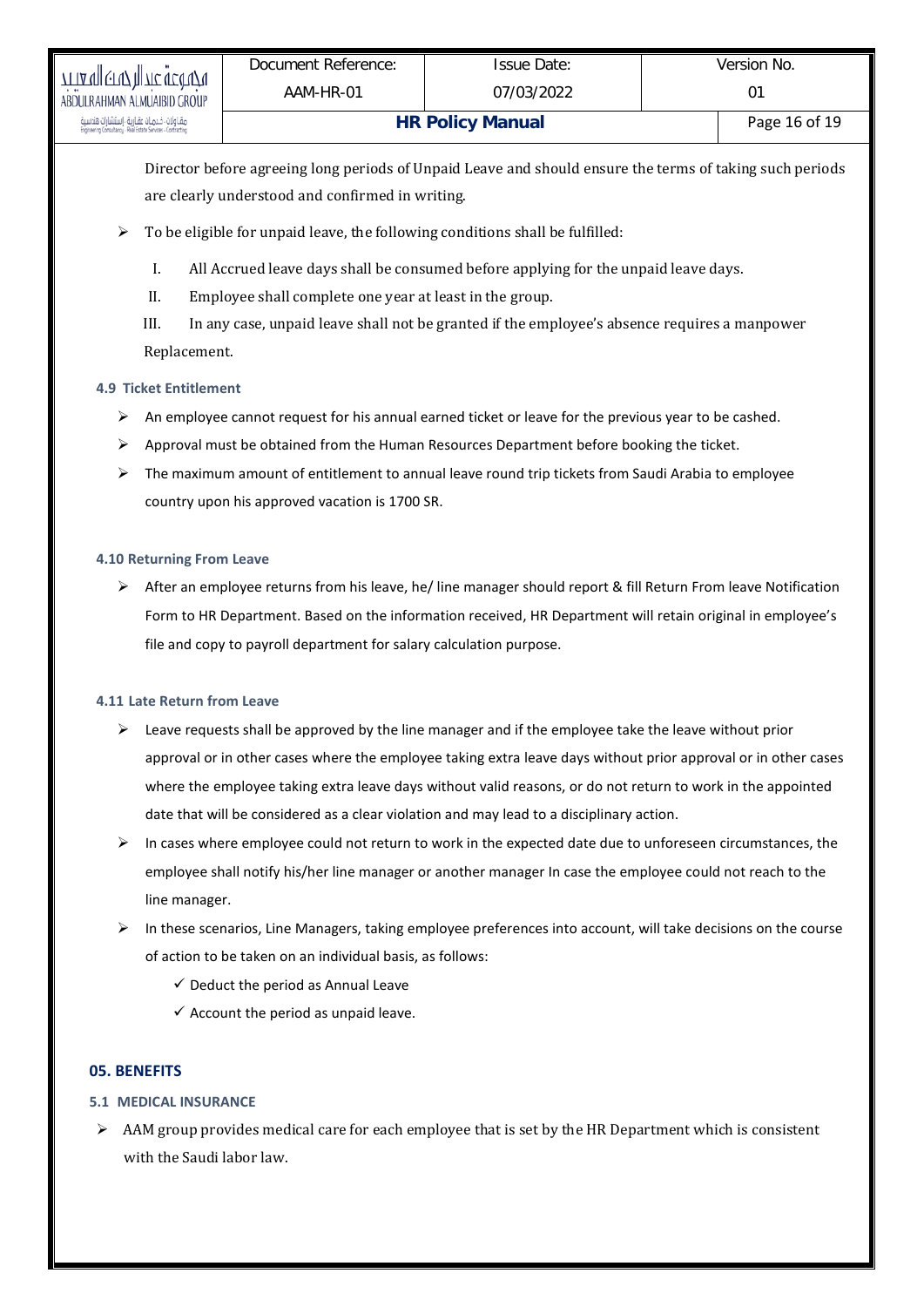# **5.2 VEHICLE PROVISION**

 $\triangleright$  Cars will be provided to those whose nature of duties requires frequent out of office work and as per contract.

#### **5.3 COMPENSATION**

- $\triangleright$  All employees are eligible for workers' compensation benefits in the event of an injury arising from, or in the course and scope of their employment.
- $\triangleright$  The process to be followed if an injury occurs is as follows:
	- $\checkmark$  Priority in the event of an injury at work is medical attention.
	- $\checkmark$  In the event of any apparently serious injury an ambulance should be called for.
	- $\checkmark$  Any employee who sustains an on-the-job injury, experiences a safety incident or near miss must report the incident to their manager
	- $\checkmark$  The line manager must then complete a report in the Register of Injuries, Incidents and Near Misses.

#### **5.4 SUGGESTION PROGRAM**

- $\triangleright$  As employee and associated members of AAM group, you can contribute to our future success and growth by submitting suggestions for practical work, improvement, or cost savings ideas.
- $\triangleright$  All employees are eligible to participate in the suggestion program. suggestion is an idea that will benefit AAM by solving a problem, reducing costs, improving operations or procedures, enhancing customer services, eliminating waste or spoilage, or making AAM a better or safer place to work.
- $\triangleright$  All suggestions should contain a description of the problem or condition to be improved, a detailed explanation of the solution or improvement, and the reason why it should be implemented.
- $\triangleright$  Submit suggestions to the HR or in suggestion boxes available in all blocks, after review, they will be forwarded to the Management.
- Special recognition may be given to the employees who submit a suggestion that is implemented.

#### **5.5 End Of SERVICE BENEFIT**

According to Saudi Labor Law every employee is entitled to an end-of-service award from his group on retirement.

# **06. PERFORMANCE APPRAISAL**

#### **6.1 METHOD**

- $\triangleright$  HR department will prepare the annual performance appraisal plan. Performance appraisal will conduct First Quarter of every Year for the previous year
- $\triangleright$  Performance appraisal form will be forwarded to all Department Head by the HR officer.
- $\triangleright$  Performance appraisal will conduct once in a year by the concern Department Head to the subordinate, for the Department Head his appraisal will conducted by the OM/DM.
- $\triangleright$  Performance appraisal will conduct as per the appraisal form for each employee.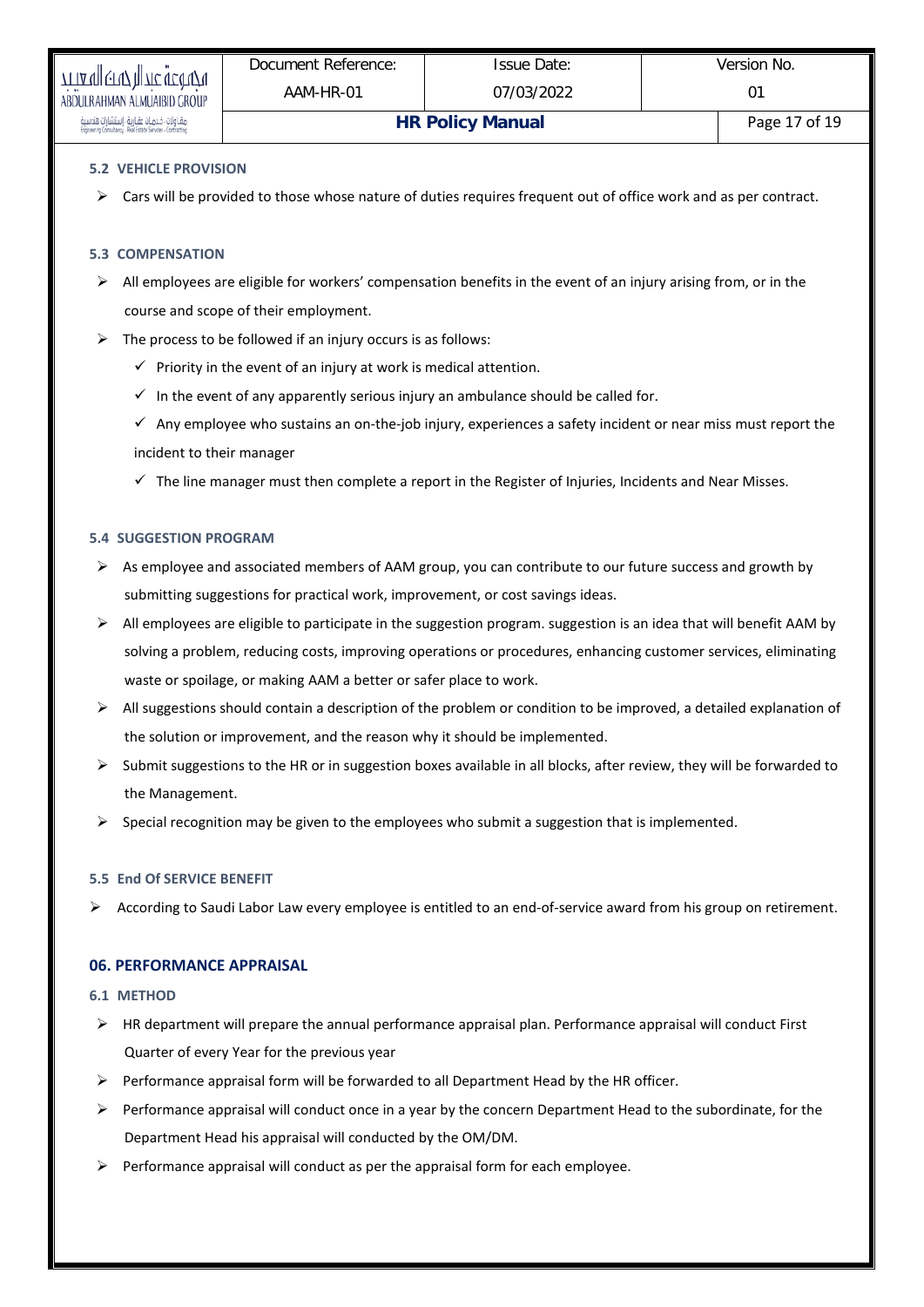$\triangleright$  Employee who scores low performance, Management will work to develop the employee to improve the performance, if the employee gets continuously low score for the last three appraisal, Top management will act against the employee it may include suspension or termination.

# **6.2 APPEAL**

- $\triangleright$  Every employee has the rights to appeal against the appraisal and his/her should show the record evidence for the performance
- $\triangleright$  The management will do the investigation against the appeal and take appropriate action against the appraiser.

# **07. HEALTH & SAFETY**

# **7.1 Smoking**

 AAM banned smoking in workplaces including in office & work Site. Employee should smoke at designated area only.

# **7.2 General Hygiene**

AAM Employees are expected to adhere to established hygiene requirements which ensure that employees are presenting themselves to our guests appropriately and that the employer is being properly and professionally represented as an organization.

- $\triangleright$  The following hygiene requirements are applicable to all employees:
	- Maintain personal cleanliness by bathing regularly.
	- Oral hygiene (brushing of teeth) required.
	- Use deodorant/antiperspirant to minimize body odors.
	- No heavily scented perfumes, colognes, and lotions. These can cause allergic reactions, migraines and respiratory difficulty for other employees and guests.
	- Clean and trimmed fingernails (¼ inch long or less).
- $\triangleright$  Employees are expected to consult their manager for specific wardrobe requirements pertaining to their location and group of employment. The following minimum guidelines pertaining to appearance must be adhered to by every employee regardless of location of employment:
	- Clothing must be clean, pressed, in good condition and fit appropriately.
	- Socks or pantyhose/tights must be worn with shoes and match the color of the pants or shoes.
	- Open toe shoes are not permitted. Wearing high-heeled shoes is not recommended.
	- Neat and groomed hair, sideburns, moustache, and beards (no extreme artificial colors).
	- Long hair must be tied back and away from the face if operating equipment or working in a food and beverage department.
	- Clothing must not interfere with the operation of equipment.
	- No dangling or large hoop jewelry that may create a safety hazard.
	- Tattoos that are perceived as offensive, hostile or that diminish the effectiveness of the employee's professionalism must be covered and not visible to staff, customers, or guests.